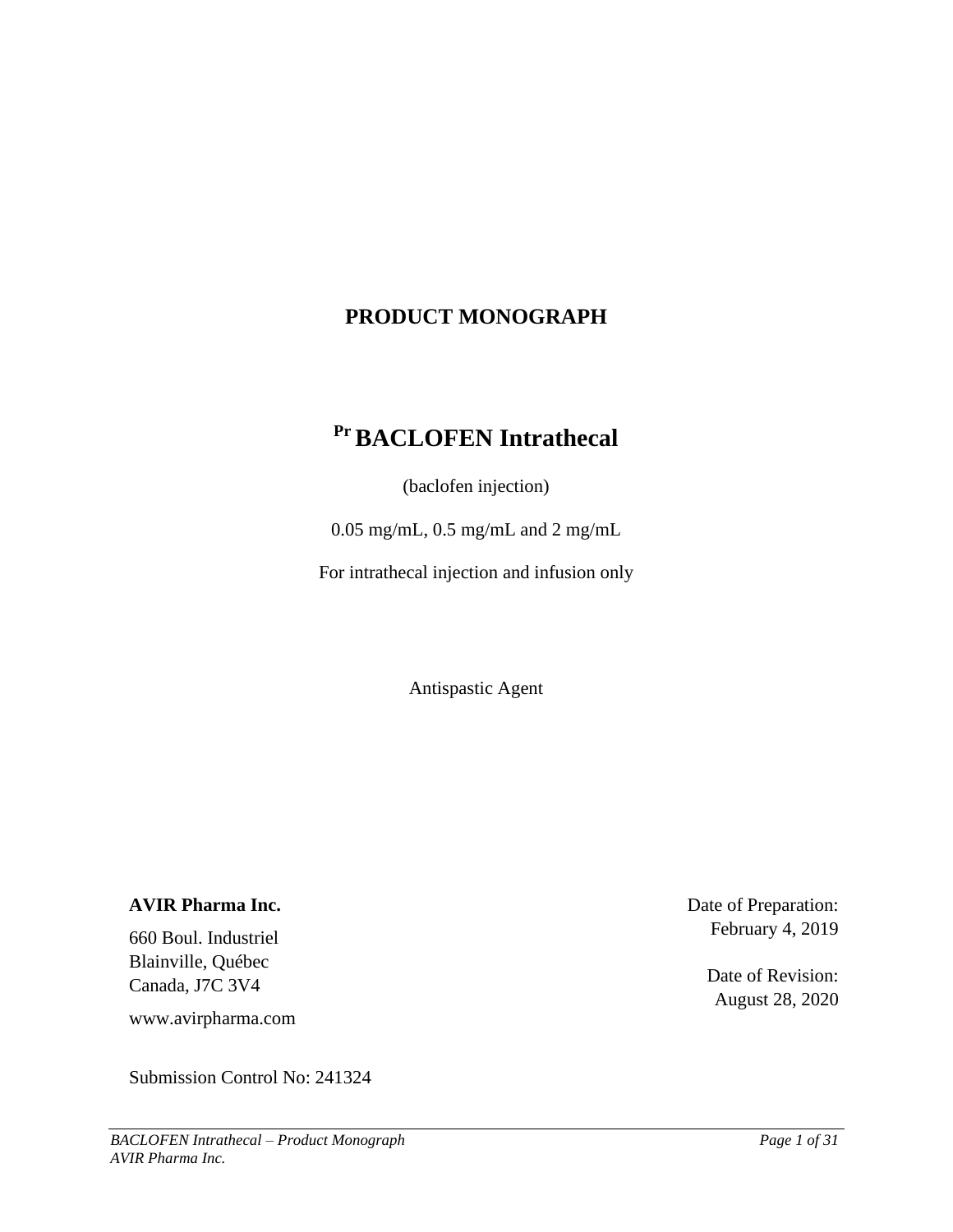# **TABLE OF CONTENTS**

| Page |
|------|
|      |
|      |
|      |
|      |
|      |
|      |
|      |
|      |
|      |
|      |
|      |
|      |
|      |
|      |
|      |
|      |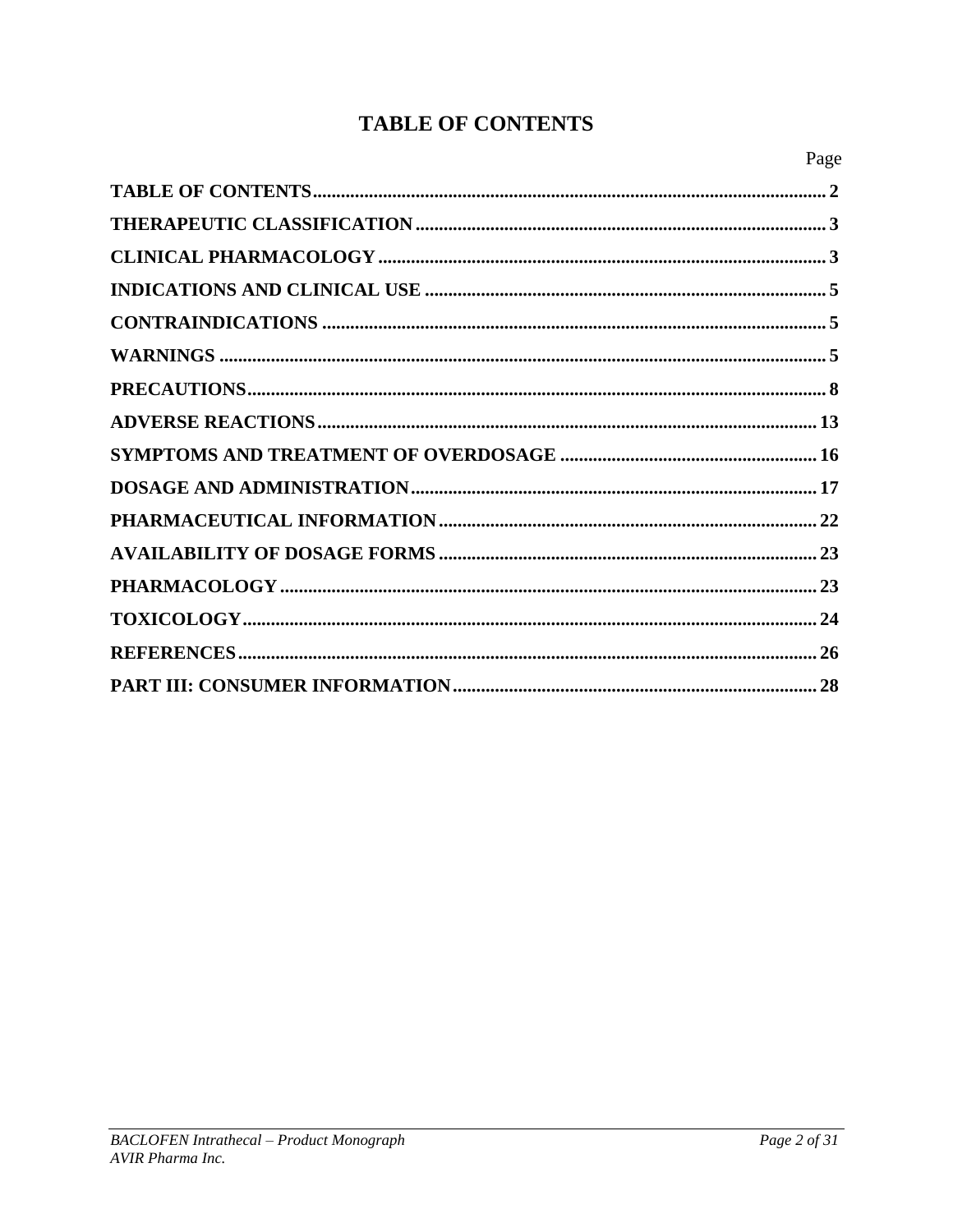# **PRODUCT MONOGRAPH**

# **Pr BACLOFEN Intrathecal**

(baclofen injection) 0.05 mg/mL, 0.5 mg/mL and 2 mg/mL For intrathecal injection and infusion only

# **THERAPEUTIC CLASSIFICATION**

Antispastic Agent

# <span id="page-2-1"></span><span id="page-2-0"></span>**CLINICAL PHARMACOLOGY**

The precise mechanisms of action of baclofen as an antispastic agent are not fully understood. Baclofen inhibits both monosynaptic and polysynaptic reflex transmission at the spinal level, possibly by decreasing excitatory neurotransmitter release from primary afferent terminals. Actions at supraspinal sites may also contribute to its clinical effect. Baclofen is an analogue of the inhibitory neurotransmitter gamma-aminobutyric acid (GABA), and may exert its effects by stimulation of the GABA<sub>B</sub> receptor subtype.

Baclofen has been shown to have general Central Nervous System (CNS) depressant properties as indicated by the production of sedation with tolerance, somnolence, ataxia and respiratory and cardiovascular depression. A dose-dependent inhibitory effect on erectile function has been shown in men through GABA<sub>B</sub> receptor stimulation.

In neurological diseases associated with spasm of the skeletal muscles, baclofen injection may have beneficial action on reflex muscle contractions, painful spasm, automatism, hyperreflexia, trismus and clonus. Neuromuscular transmission is not affected by baclofen. Baclofen may also reduce pain associated with spasticity.

# **Pharmacodynamics of BACLOFEN Intrathecal:**

## **Intrathecal Bolus:**

The onset of action is generally half an hour to one hour after administration of an intrathecal bolus dose. Peak antispastic effect is seen at approximately 4 hours after dosing and effects may last 4 to 8 hours. Onset, peak response, and duration of action vary with individual patients depending on the dose and severity of symptoms.

## **Continuous Intrathecal Infusion:**

The antispastic action is first seen at 6 to 8 hours after initiation of continuous infusion. Maximum efficacy is observed in 24 to 48 hours.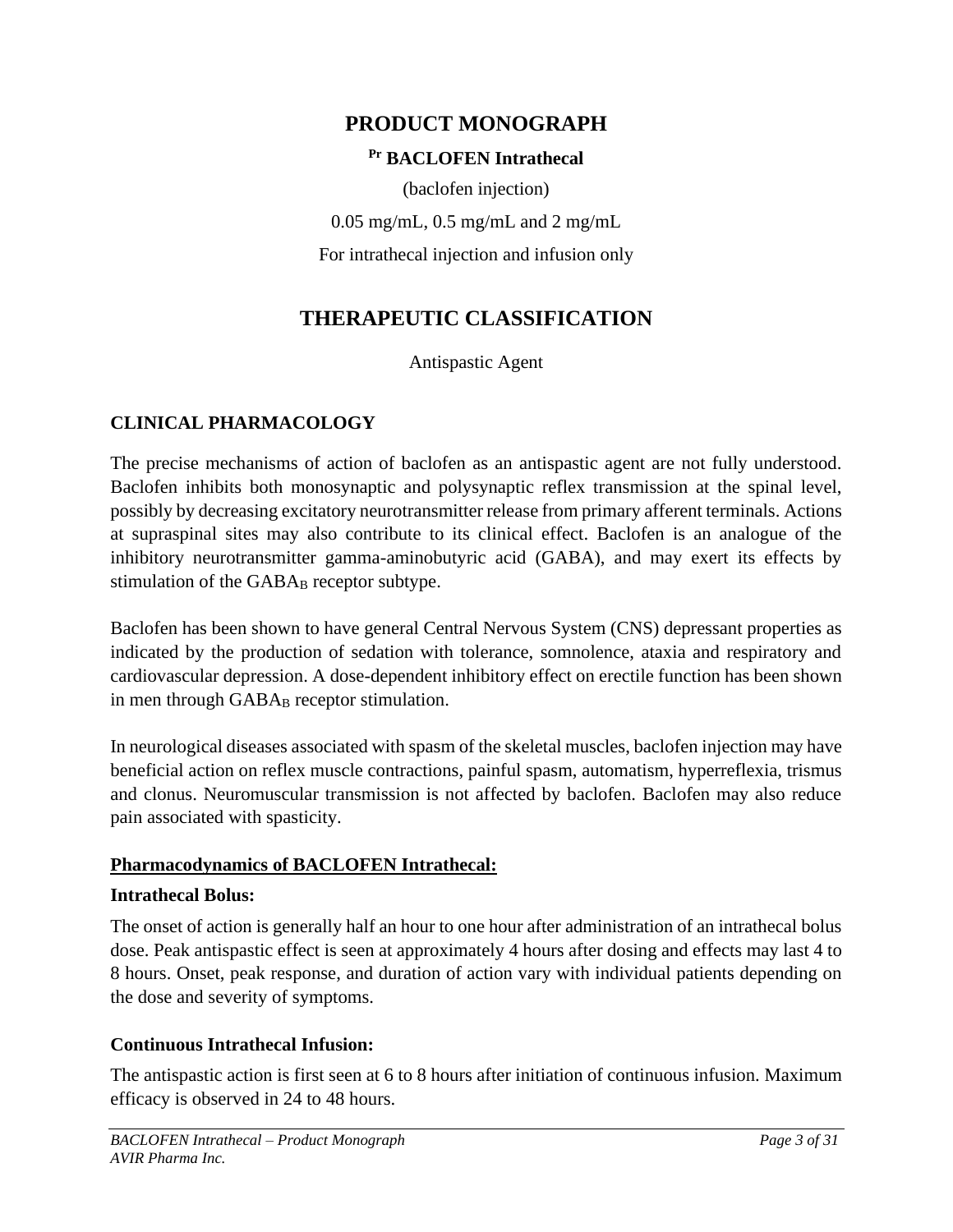# **Pharmacokinetics of BACLOFEN Intrathecal:**

After BACLOFEN Intrathecal administration, the concentration of baclofen in the Cerebrospinal Fluid (CSF) is approximately 100 times higher than what is found following oral administration.

Because of slow CSF circulation and a baclofen concentration gradient from the lumbar to the cisternal CSF, the pharmacokinetic parameters as described below should be interpreted considering a high inter- and intra-patient variability.

The clearance of intrathecal baclofen, calculated from intrathecal bolus or continuous infusion studies, approximate its CSF turnover, suggesting elimination via bulk-flow removal of CSF. Direct infusion into the spinal subarachnoid space bypasses absorption processes and allows exposure to the receptor sites in the dorsal horn of the spinal cord.

# **Intrathecal bolus:**

After a bolus lumbar injection of 50 or 100 mcg baclofen injection in 7 patients, the average CSF elimination half-life was 1.51 hours over the first four hours and the average CSF clearance was approximately 30 mL/hour. After single intrathecal bolus injection/short-term infusion, the volume of distribution in intrathecal compartment, calculated from CSF levels, ranges from 22 to 157 mL.

# **Continuous infusion:**

A study, conducted in 10 patients, suggests that the mean CSF clearance for continuous intrathecal infusion of baclofen is approximately 30 mL/hour.

Continuous intrathecal infusion daily doses of 50 to 1200 mcg result in lumbar CSF concentrations of baclofen as high as 130 to 1240 ng/mL at steady state. According to the half-life measured in the CSF, CSF steady state concentrations will be reached within 1-2 days. During Intrathecal infusion the plasma concentrations do not exceed 5 ng/mL.

Limited pharmacokinetic data suggest that a lumbar-cisternal baclofen concentration gradient of about 4:1 is established during continuous baclofen infusion. This is based upon simultaneous CSF sampling via cisternal and lumbar tap during continuous baclofen infusion at the lumbar level in doses associated with therapeutic efficacy. The interpatient variability was considerable. This gradient suggests that spasticity in the lower extremities may be relieved with little effect on the upper limbs and with fewer cerebral adverse reactions due to diminished effects on the brain.

# Special populations:

# *Geriatrics*

No pharmacokinetic data is available in elderly patients after administration of baclofen injection. When a single dose of the oral formulation is administered, data suggest that elderly patients have a slower rate of absorption and elimination, a slightly prolonged elimination half-life, but a similar systemic exposure to baclofen compared to young adults.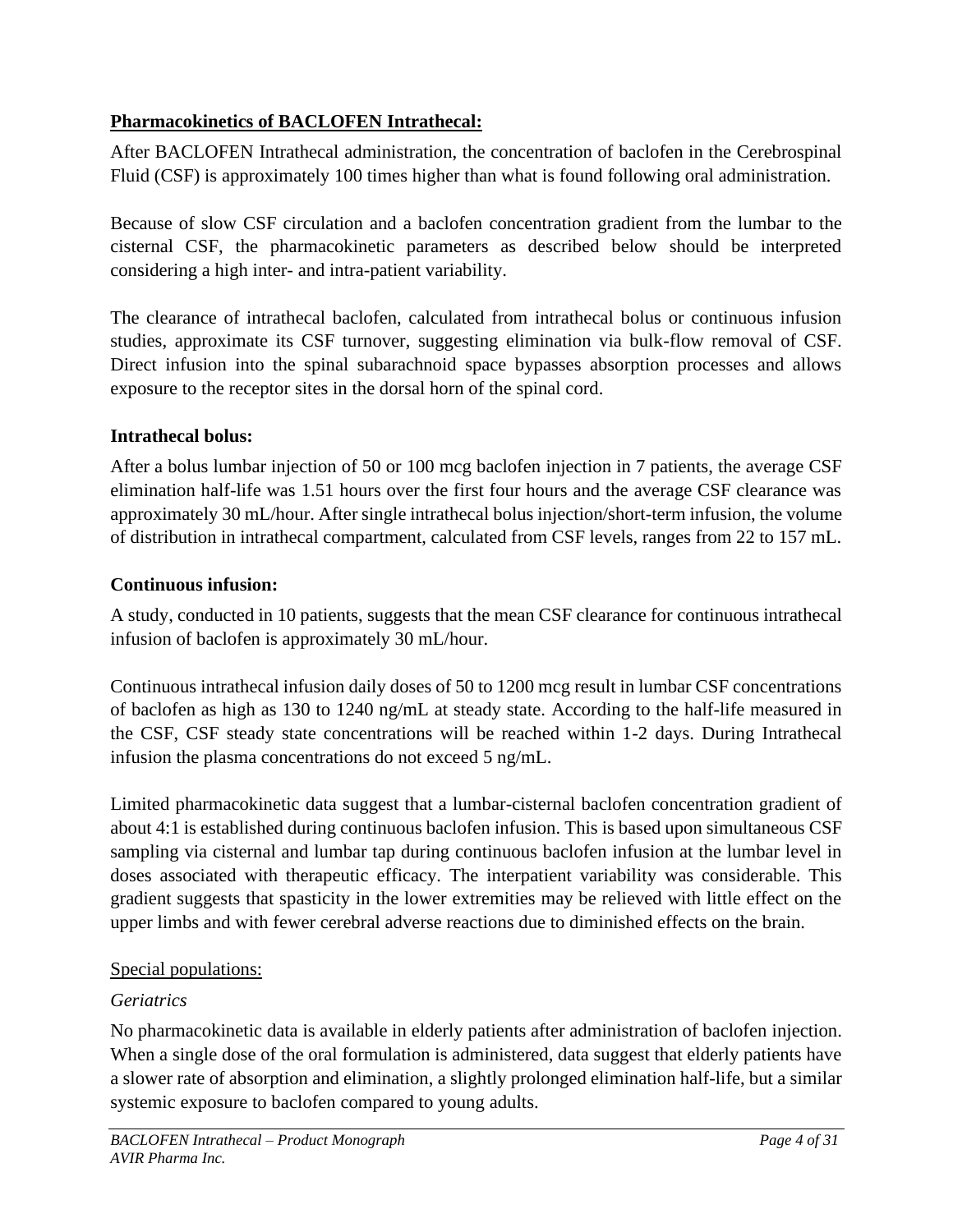# *Hepatic impairment*

No pharmacokinetic data is available in patients with hepatic impairment after administration of baclofen injection. However, as the liver does not play a significant role in the disposition of baclofen it is unlikely that its pharmacokinetics would be altered to a clinically significant level in patient with hepatic impairment.

# *Renal impairment*

No pharmacokinetic data is available in patients with renal impairment after administration of baclofen injection. Since baclofen is primarily eliminated unchanged through the kidneys, accumulation of unchanged drug in patients with renal impairment cannot be excluded. Severe neurological outcomes have been reported in patients with renal impairment after oral administration, thus BACLOFEN Intrathecal should be given with special care and caution in these patients (see **PRECAUTIONS, Renal Impairment**).

# <span id="page-4-0"></span>**INDICATIONS AND CLINICAL USE**

BACLOFEN Intrathecal (baclofen injection) is indicated for the management of patients with severe spasticity due to spinal cord injury or multiple sclerosis who are unresponsive to oral baclofen or who experience unacceptable side effects at effective oral doses.

BACLOFEN Intrathecal therapy may be considered as an alternative to destructive neurosurgical procedures.

Prior to implantation of a device for chronic intrathecal infusion, patients must demonstrate a positive clinical response to a BACLOFEN Intrathecal screening trial (see **DOSAGE AND ADMINISTRATION**).

Baclofen injection has been used in patients with other spasticity of cerebral origin, e.g. spasticity following hypoxic encephalopathy, head injury, or stroke; however, clinical experience is limited.

# <span id="page-4-1"></span>**CONTRAINDICATIONS**

Known or suspected hypersensitivity to baclofen or to any of the excipients.

**BACLOFEN Intrathecal should not be administered by intravenous, intramuscular, subcutaneous or epidural routes.**

## <span id="page-4-2"></span>**WARNINGS**

Because of the possibility of potential life-threatening CNS depression, cardiovascular collapse and/or respiratory failure, physicians must be adequately trained in intrathecal infusion therapy.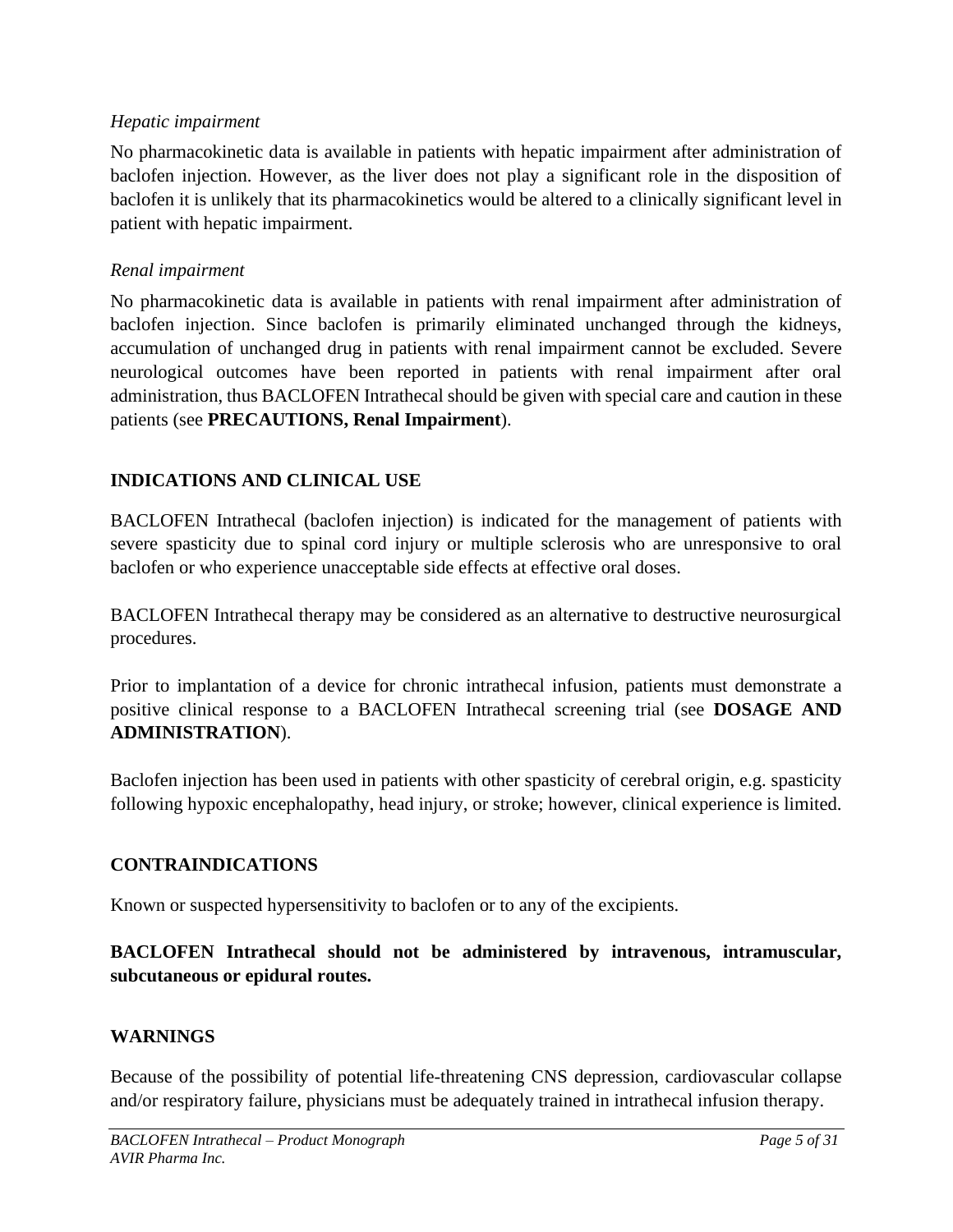Specific instructions for programming and/or refilling the implantable pump are given by the pump manufacturers, and must be strictly adhered to. Consult pump manufacturer's literature for information on the appropriate use and care of these devices.

Because of the risks associated with the screening procedure and the adjustment of dosage following pump implantation, these procedures must be conducted in a medically supervised and adequately equipped environment (see **DOSAGE AND ADMINISTRATION**).

# **Resuscitative equipment should be available.**

The pump system should not be implanted until the patient's response to bolus intrathecal injection of BACLOFEN Intrathecal (baclofen injection) has been properly evaluated and found to be clinically safe and effective.

Following surgical implantation of the pump, particularly during the initial phase of pump use the patient should be monitored closely until it is certain that the patient's response to the infusion is acceptable and reasonably stable.

Whenever the dosing rate of the pump and/or the concentration of BACLOFEN Intrathecal in the reservoir is adjusted, close medical monitoring is required until it is certain that the patient's response to the infusion is acceptable and reasonably stable.

It is mandatory that the patient and all those involved in the care of the patient receive adequate information regarding the risks of BACLOFEN Intrathecal treatment. All medical personnel and care givers should be instructed in 1) the signs and symptoms of overdose, 2) procedures to be followed in the event of overdose and 3) proper home care of the pump and insertion site.

# **Inflammatory mass at the tip of implanted catheter with BACLOFEN Intrathecal**

Cases of inflammatory mass at the tip of the implanted catheter have been reported in patients receiving baclofen injection monotherapy. The most frequent symptom associated with these masses is decreased therapeutic response (worsening spasticity, return of spasticity when previously well controlled, withdrawal symptoms, poor response to escalating doses, or frequent or large dosage increases). It is known that inflammatory mass at intrathecal tip can result in pain and serious neurological impairment. Clinicians should monitor patients on BACLOFEN Intrathecal therapy carefully for any new neurological signs or symptoms. In patients with new neurological signs or symptoms suggestive of an inflammatory mass, consider a neurosurgical consultation since many of the symptoms of inflammatory mass are similar to the symptoms experienced by patients with severe spasticity from their disease. A diagnostic imaging procedure may be appropriate to confirm or rule-out inflammatory mass. Inflammatory masses have also been reported in patients receiving pharmacy compounded drugs or admixtures, including opioids. Diagnosis and management of inflammatory mass in these patients should take into consideration the pharmacology of the drugs in addition to BACLOFEN Intrathecal.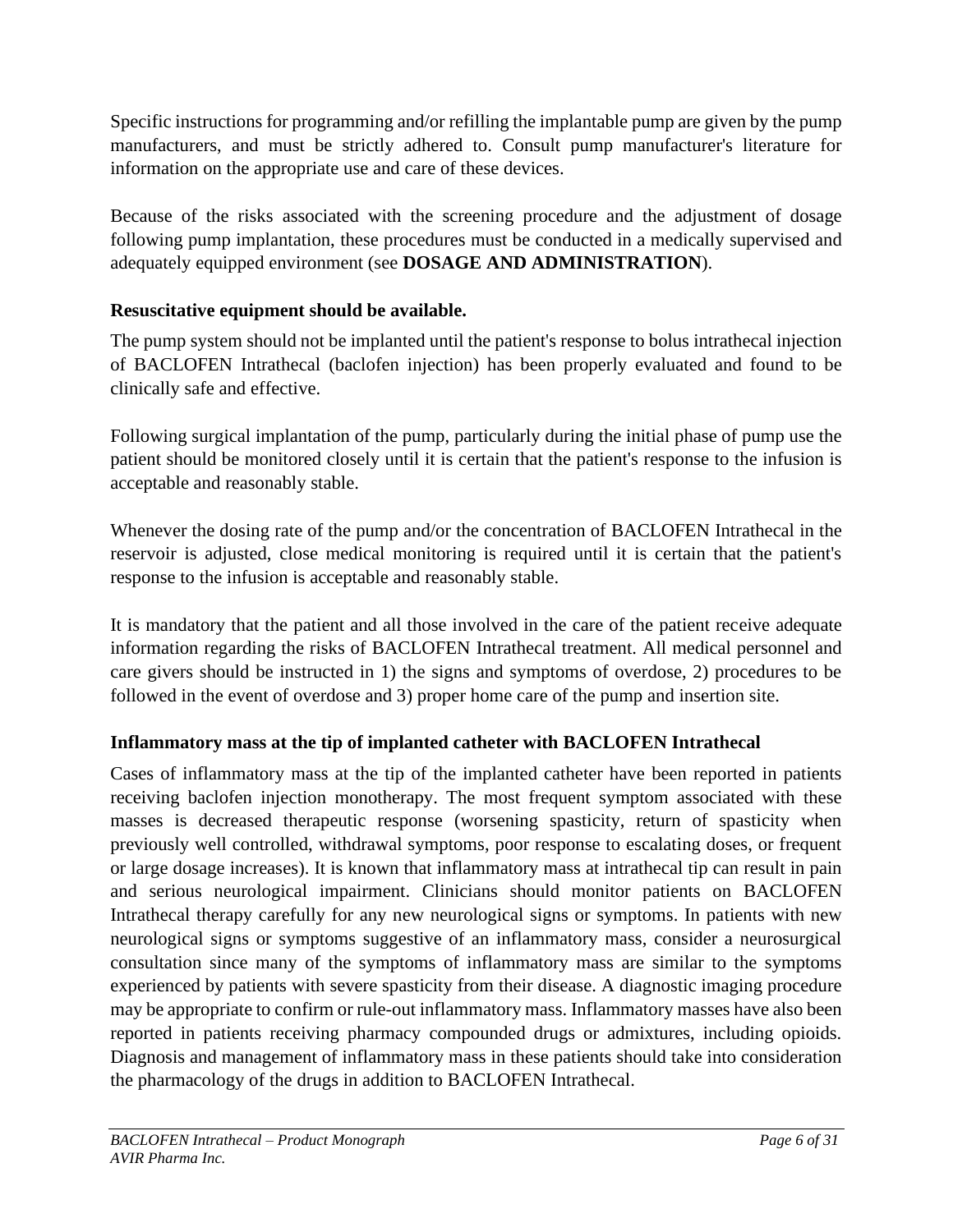# **Scoliosis**

The onset of scoliosis or worsening of a pre-existing scoliosis has been reported in patients treated with baclofen injection. Signs of scoliosis should be monitored during treatment with BACLOFEN Intrathecal.

# *Abrupt Drug Withdrawal:*

Abrupt discontinuation of baclofen injection, regardless of the cause, has resulted in sequelae that include high fever, altered mental status, exaggerated rebound spasticity, and muscle rigidity, that in rare cases has advanced to rhabdomyolysis, multiple organ-system failure and death.

Prevention of abrupt discontinuation of BACLOFEN Intrathecal requires careful attention to proper programming and monitoring of the infusion system, refill scheduling and procedures, and pump alarms. Patients and caregivers should be advised of the importance of keeping scheduled refill visits and should be educated on the early symptoms of baclofen withdrawal. Special attention should be given to patients at apparent risk (e.g. spinal cord injuries at T-6 or above, communication difficulties, history of withdrawal symptoms from oral or BACLOFEN Intrathecal). Consult the technical manual of the implantable infusion system for additional postimplant clinician and patient information. (see **WARNINGS**).

In the first 9 years of post-marketing experience, 27 cases of withdrawal temporally related to the cessation of baclofen injection therapy were reported; six patients died. In most cases, symptoms of withdrawal appeared within hours to a few days following interruption of baclofen injection therapy. Common reasons for abrupt interruption of baclofen injection therapy included malfunction of the catheter (especially disconnection), low volume in the pump reservoir, device malfunction and end of pump battery life; human error may have played a causal or contributing role in some cases. Device malfunction resulting in altered drug delivery leading to withdrawal symptoms including death has been reported.

All patients receiving BACLOFEN Intrathecal therapy are potentially at risk for withdrawal. Early symptoms of baclofen withdrawal may include return of baseline spasticity, pruritus, hypotension, paresthesias and priapism (prolonged and potentially painful erections requiring immediate medical attention). Some clinical characteristics of the advanced baclofen injection withdrawal syndrome may resemble autonomic dysreflexia, infection (sepsis), malignant hyperthermia, neuroleptic-malignant syndrome, or other conditions associated with a hypermetabolic state or widespread rhabdomyolysis.

Rapid, accurate diagnosis and treatment in an emergency room or intensive care setting are important in order to prevent the potentially life-threatening central nervous system and systemic effects of BACLOFEN Intrathecal withdrawal. The suggested treatment for BACLOFEN Intrathecal withdrawal is the restoration of BACLOFEN Intrathecal at or near the same dosage as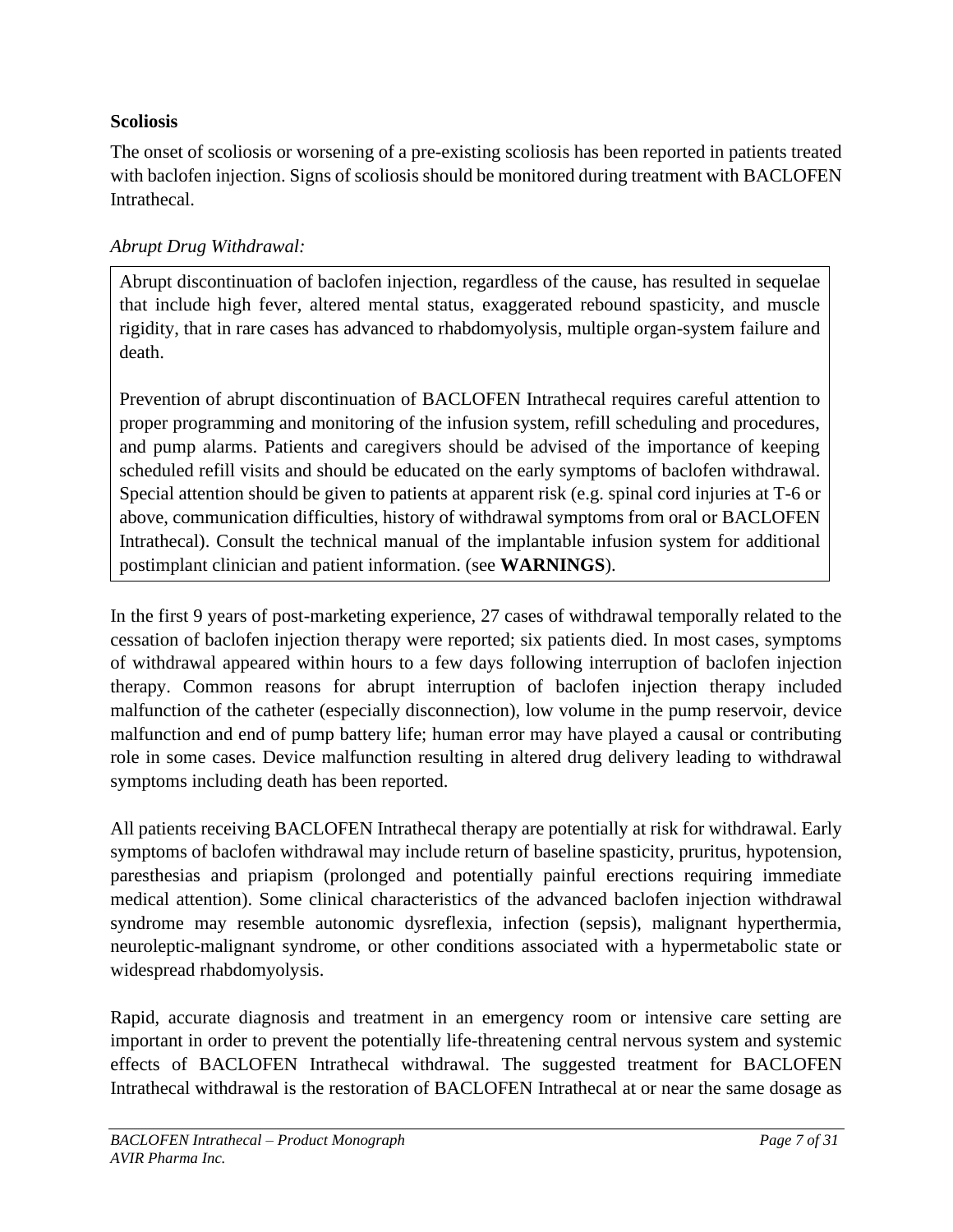before therapy was interrupted. However, if restoration of intrathecal delivery is delayed, treatment with GABA-ergic agonist drugs such as oral baclofen, or oral, enteral, or intravenous benzodiazepines may prevent potentially fatal sequelae. Oral baclofen alone should not be relied upon to halt the progression of the effects of BACLOFEN Intrathecal withdrawal.

Seizures have been reported during overdose and with withdrawal from baclofen injection as well as in patients maintained on therapeutic doses of baclofen injection.

Therefore, except for serious adverse reactions and overdose related emergencies, the dose should always be reduced slowly when the drug is discontinued (over a period of approximately 1-2 weeks).

# *Neonatal Withdrawal:*

Drug withdrawal reactions including, irritability, high-pitched crying, tremor, hypertonicity, excessive sucking, disordered sleep, hyperthermia, mottling, and postnatal convulsions have been reported in neonates after intrauterine exposure to oral baclofen. Neonates with risk of intrauterine exposure to baclofen should be carefully monitored for the development of signs consistent with withdrawal. If clinical manifestations of withdrawal develop, non-pharmacologic measures should be considered (for instance, minimizing sensory or environmental stimulation, maintaining temperature stability, increasing the frequency of feeds). Initiation of pharmacotherapy may be considered in neonates with moderate to severe signs of withdrawal to prevent further complications (see **PRECAUTIONS, Pregnant Women**).

## <span id="page-7-0"></span>**PRECAUTIONS**

## Screening:

Patients should be infection free prior to the screening trial with BACLOFEN Intrathecal (baclofen injection) because the presence of a systemic infection may interfere with an assessment of the patient's response to bolus intrathecal baclofen.

Careful monitoring of respiratory and cardiovascular functions is essential during initial test dose administration (screening phase), especially in patients with cardiopulmonary disease and respiratory muscle weakness as well as those being treated concomitantly with benzodiazepine-type preparations or opiates who are at higher risk of respiratory depression.

## Pump implantation:

Patients should be infection free prior to pump implantation because the presence of infection may increase the risk of surgical complications. Moreover, a systemic infection may complicate attempts to adjust the dose.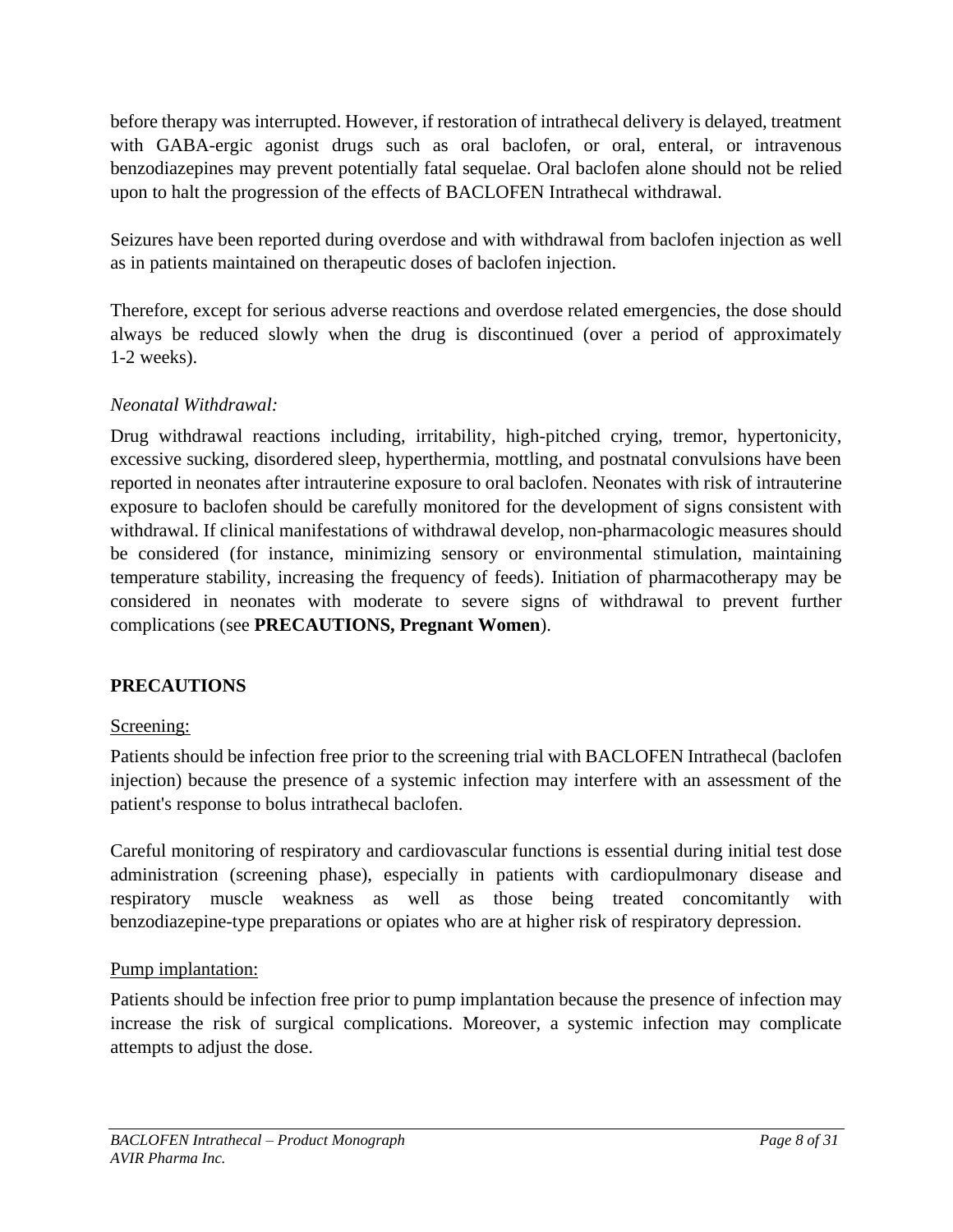# Patient monitoring:

Following surgical implantation of the pump, particularly during the initial phases of pump use, and on each occasion that the dosing rate of the pump and/or the concentration of baclofen in the reservoir is adjusted, the patient should be monitored closely until it is certain that the patient's response to the infusion is acceptable and stable.

# Pump adjustment and titration:

In most patients, it will be necessary to increase the dose gradually over time to maintain effectiveness; a sudden requirement for substantial dose escalation typically indicates a catheter complication (i.e., catheter kink or dislodgement).

# Reservoir Filling:

Reservoir refilling must be performed by fully trained and qualified personnel following the directions provided by the pump manufacturer. Refill intervals should be carefully calculated to prevent depletion of the reservoir, as this would result in the return of severe spasticity and possibly symptoms of withdrawal. Depending on individual daily dose requirements and the flow rate of the pump, refill intervals generally vary between one and three months.

Strictly aseptic filling is required to avoid microbial contamination and serious infection. A period of observation appropriate to the clinical situation should follow each refill or manipulation of the drug reservoir.

Extreme caution must be used when filling an implantable pump equipped with an injection port that allows direct access to the intrathecal catheter. Direct injection into the catheter through the access port may cause a life-threatening overdose.

In order to prevent excessive weakness and falling, BACLOFEN Intrathecal should be used with caution when spasticity is needed to sustain upright posture and balance in locomotion or whenever spasticity is used to maintain function.

It may be important to maintain some degree of muscle tone and allow occasional spasms to help support circulatory function and possibly prevent the formation of deep vein thrombosis.

An attempt should be made to discontinue concomitant oral antispastic medication to avoid possible overdose or adverse drug interactions, preferably before initiating baclofen infusion, with careful monitoring by the physician. However, abrupt reduction or discontinuation of concomitant antispastics during chronic intrathecal therapy with baclofen should be avoided.

# Driving and Operating Machinery:

Central nervous systems (CNS) depressant effects, such as somnolence and sedation have been reported in some patients on intrathecal baclofen. Other listed events include ataxia, hallucinations,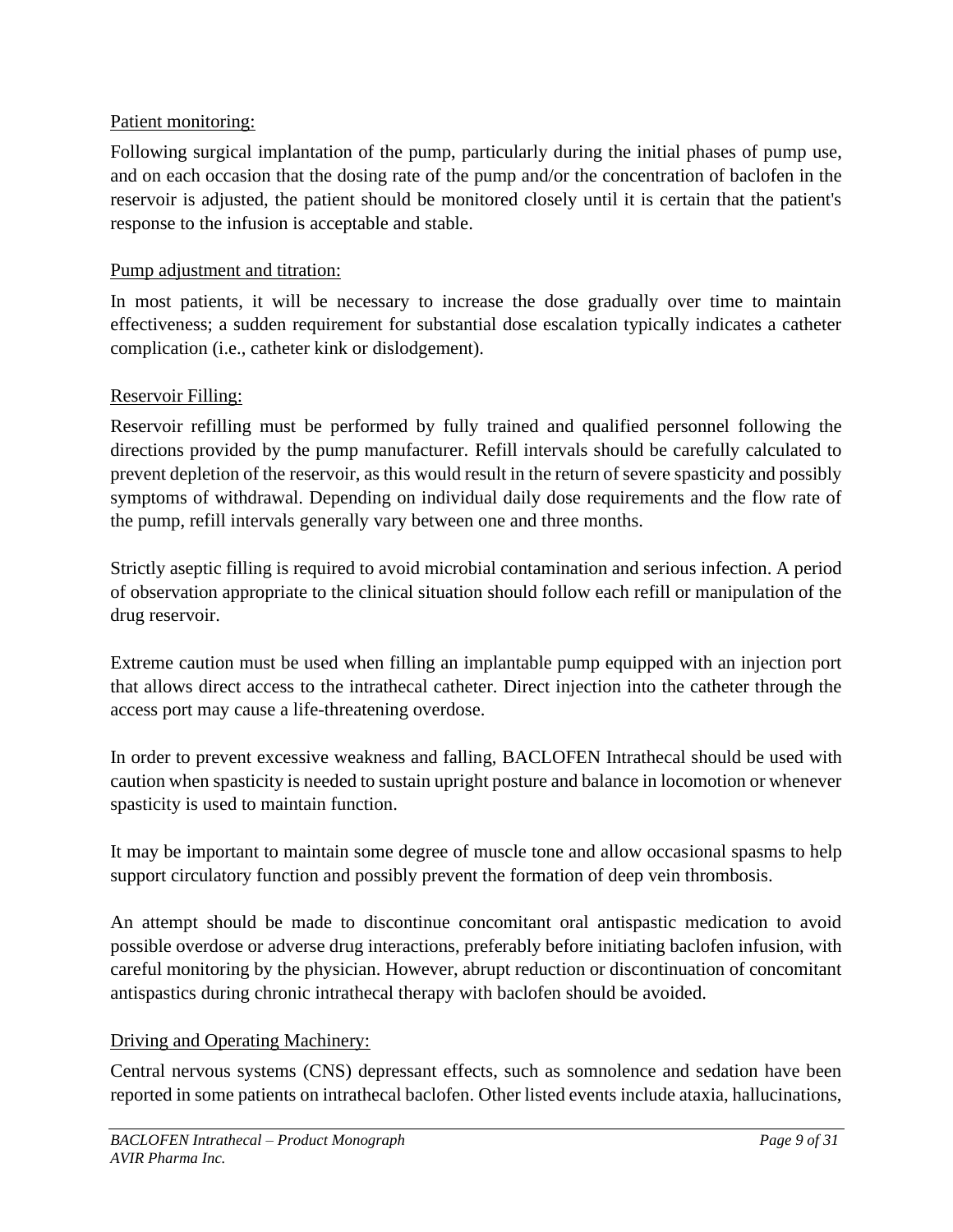diplopia and withdrawal symptoms (see **ADVERSE REACTIONS**). Patients should be cautioned regarding the operation of automobiles or dangerous machinery, and activities made hazardous by decreased alertness. Patients should also be cautioned that the central nervous system effects of baclofen may be additive to those of alcohol and other CNS depressants.

# Geriatrics:

Elderly patients may be more susceptible to the side effects of oral baclofen in the titration stage and this may also apply to intrathecal baclofen.

# Pediatrics:

The safety and efficacy of baclofen injection has not been studied in patients under 18 years of age. Its use in pediatric patients is not recommended unless the benefits outweigh the risk.

# Pregnant Women:

There are no adequate and well-controlled studies of baclofen injection in pregnant women. Baclofen injection has been detected in maternal plasma (see **CLINICAL PHARMACOLOGY**) and is known to cross the placental barrier (see **TOXICOLOGY**). Post-marketing reports on mothers who used baclofen injection during pregnancy suggest a higher than expected rate of preterm delivery and delivery by caesarian section. Further, these preterm births have resulted in low birth weights according to what would be expected for gestational age. Therefore, BACLOFEN Intrathecal should not be used during pregnancy unless the potential benefits to the mother outweigh the potential risk to the fetus.

Infants exposed to baclofen through maternal oral dosing during pregnancy are at risk of experiencing baclofen withdrawal at birth; identification of this condition may be confounded due to delayed appearance of withdrawal symptoms in this population.

# Nursing Women:

Oral baclofen at therapeutic doses passes into breast milk. BACLOFEN Intrathecal should not be used in nursing women unless the potential benefit outweighs the risk.

# Patients with Special Diseases and Conditions:

In patients with abnormal CSF flow, the spread of the drug and therefore, the distribution of antispastic activity may be inadequate.

Patients suffering from psychotic disorders, schizophrenia, confusional states, or Parkinson's disease should be treated cautiously with BACLOFEN Intrathecal and kept under careful surveillance as exacerbations of these conditions have been observed with oral baclofen administration.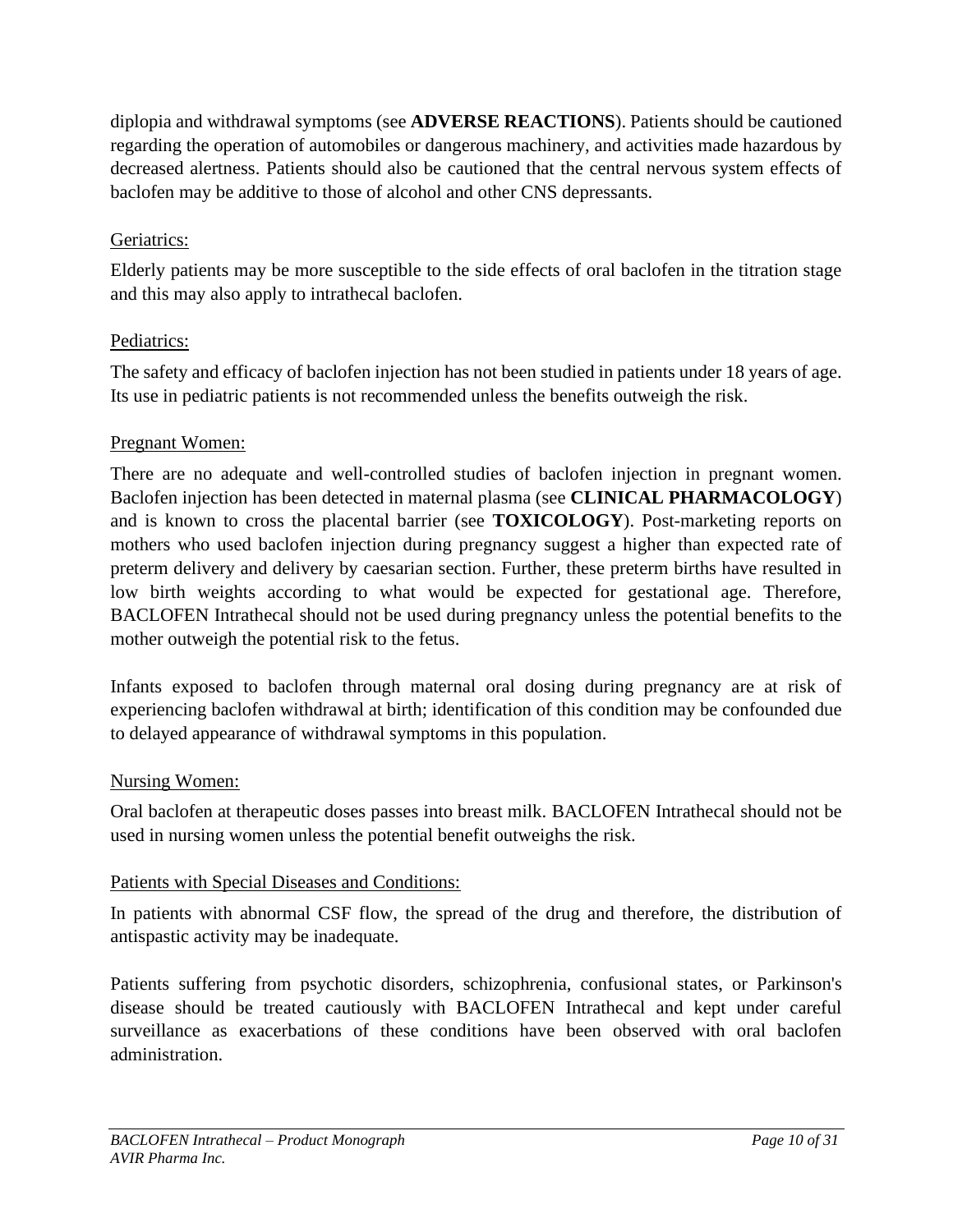Close supervision of patients should accompany therapy with BACLOFEN Intrathecal. Patients (and caregivers of patients) should be alerted about the need to monitor for clinical worsening, suicidal behaviour or thoughts or unusual changes in behaviour and to seek medical advice immediately if these symptoms present. Suicide and suicide-related events have been reported in patients treated with intrathecal baclofen (see **ADVERSE REACTIONS**).

Special attention should be given to patients known to suffer from epilepsy as seizures have been reported during overdose with, and withdrawal from, baclofen injection, as well as in patients maintained on therapeutic doses of baclofen injection.

BACLOFEN Intrathecal should be used with caution in patients with a history of autonomic dysreflexia. The presence of nociceptive stimuli or abrupt withdrawal of BACLOFEN Intrathecal may cause an autonomic dysreflexic episode.

Baclofen should be used with caution in patients with cerebrovascular or respiratory insufficiency, as these conditions may be exacerbated by baclofen.

Interaction of intrathecal baclofen with underlying, non-CNS related diseases is unlikely because the systemic availability of the drug after intrathecal administration is substantially lower than after oral administration. Nevertheless, observations after oral baclofen therapy suggest that caution should be exercised in the following situations: history of peptic ulcers, pre-existing sphincter hypertonia, and impaired hepatic function.

# *Renal impairment:*

No studies have been performed in patients with renal impairment receiving baclofen injection therapy. After oral baclofen dosing, severe neurological outcomes including clinical manifestations of toxic encephalopathy (e.g. somnolence, depressed level of consciousness and coma) have been reported in patients with renal impairment. Caution should be exercised while administering BACLOFEN Intrathecal in patients with renal impairment because baclofen is primarily excreted unchanged through the kidneys. Patients with severe renal impairment should be treated with extra caution, as they are in general more sensitive to therapeutic effects/adverse effects of drugs. Severely renal impaired patients should be closely monitored for prompt diagnosis of early signs and/or symptoms of toxicity (see **SYMPTOMS AND TREATMENT OF OVERDOSAGE**).

# *Hepatic Impairment:*

No studies have been performed in patients with hepatic impairment receiving baclofen injection therapy. As baclofen does not undergo predominant hepatic metabolism, its pharmacokinetics is unlikely to be altered to a clinically significant level in patients with hepatic impairment.

However, the patients with severe hepatic impairment should be treated with caution, as they are in general more sensitive to therapeutic effects/adverse effects of drugs.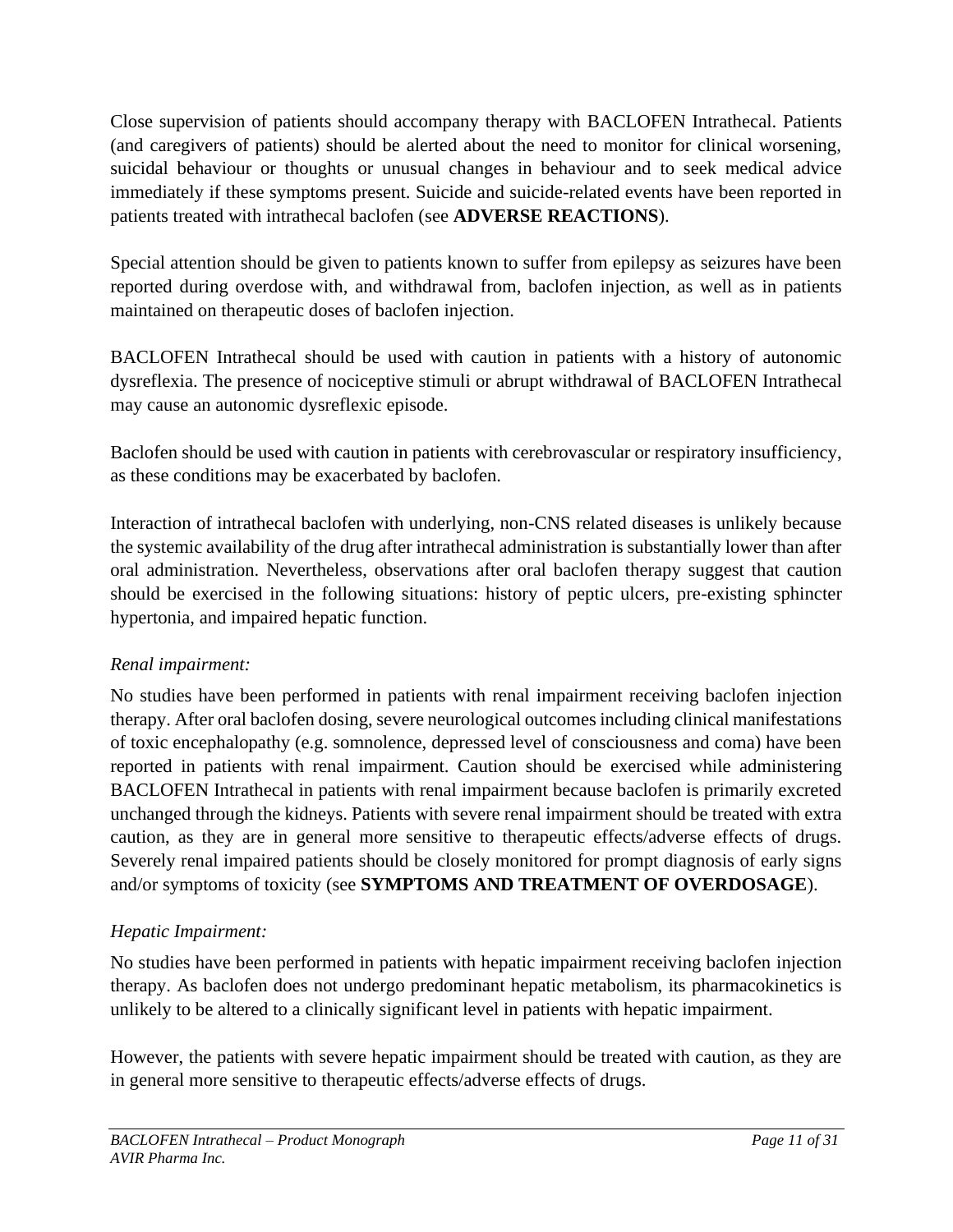In rare instances, elevated SGOT, alkaline phosphatase and glucose levels in the serum have been recorded when using oral baclofen.

# Drug Interactions:

There is little experience with the use of baclofen injection in combination with systemic medications to predict specific drug-drug interactions, although it is suggested that the low baclofen systemic exposure observed after intrathecal administration could reduce the potential for pharmacokinetic interactions (see **CLINICAL PHARMACOLOGY**).

# *Drug-Drug Interactions*

# *Levodopa/ Dopa Decarboxylase (DDC) inhibitor (carbidopa)*

Concomitant use of oral baclofen and levodopa (alone or in combination with a DDC inhibitor, carbidopa) resulted in increased risk of adverse events such as visual hallucinations, confusional state, headache and nausea. Worsening of the symptoms of Parkinsonism has also been reported. Thus, similar interaction can be anticipated for intrathecal baclofen.

# *Anesthetics*

Concomitant use of intrathecal baclofen and general anesthetics (e.g. fentanyl, propofol) may increase the risk of cardiac disturbances and seizures. Thus, caution should be exercised when anesthetics are administered to patients receiving intrathecal baclofen.

# *Morphine*

The combined use of morphine and intrathecal baclofen was responsible for hypotension in one patient. The potential for this combination to cause dyspnea or other CNS symptoms cannot be excluded.

The co-administration of other intrathecal agents with baclofen injection has not been tested and the safety of these combinations is unknown.

# *Alcohol and other compounds affecting CNS*

The central nervous system depressant effects of alcohol and other compounds affecting the CNS (e.g. analgesics, neuroleptics, barbiturates, benzodiazepines, anxiolytics) may be additive to the effects of BACLOFEN Intrathecal. Increased sedation may occur when BACLOFEN Intrathecal is taken concomitantly with other drugs causing CNS depression, including other muscle relaxants (such as tizanidine), synthetic opiates, hypnotics, anxiolytics or alcohol (see **PRECAUTIONS - Driving and Operating Machinery**). The risk of respiratory depression is also increased. Careful monitoring of respiratory and cardiovascular functions is essential, especially in patients with cardiopulmonary disease and respiratory muscle weakness.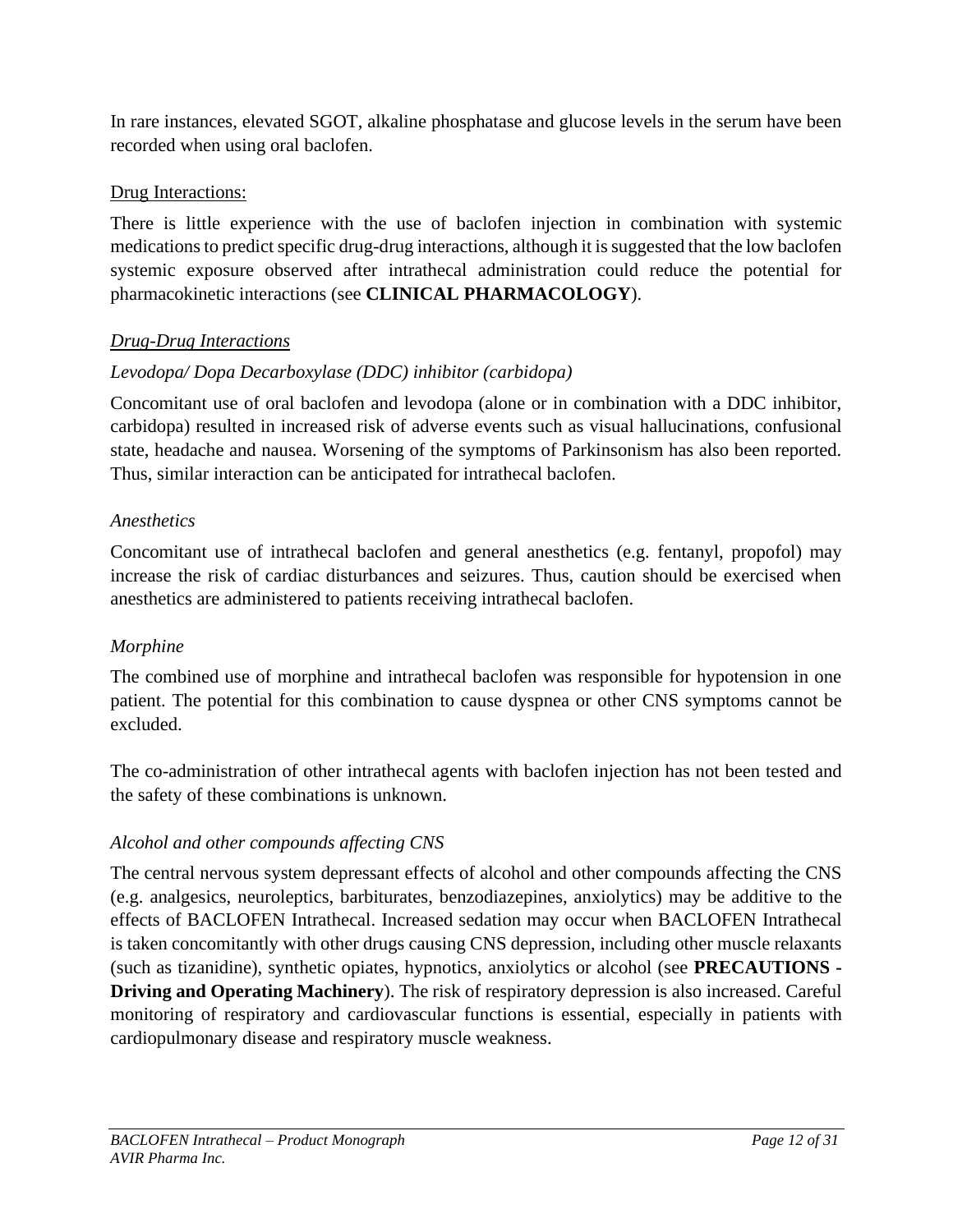# *Tricyclic antidepressants*

When using oral baclofen, concurrent treatment with tricyclic antidepressants may potentiate the effect of baclofen, resulting in pronounced muscular hypotonia. In addition, concomitant use of tricyclic antidepressants can cause sedation, drowsiness and potentiate the effects of baclofen resulting in pronounced muscular hypotonia. Therefore, caution is advised when using BACLOFEN Intrathecal in this combination.

# *Lithium*

Concomitant use of oral baclofen and lithium resulted in aggravated hyperkinetic symptoms. Caution should be exercised when BACLOFEN Intrathecal is used concomitantly with lithium.

# *Antihypertensives*

Since concomitant treatment with oral baclofen and antihypertensives is likely to increase antihypertensive effects, it is recommended that blood pressure is checked and if necessary, the dosage of antihypertensive medication adjusted accordingly.

# <span id="page-12-0"></span>**ADVERSE REACTIONS**

Baclofen has been shown to have general CNS depressant properties, causing sedation, somnolence, and respiratory and cardiovascular depression.

The most commonly reported adverse events with baclofen injection in clinical trials were drowsiness, weakness in the lower extremities, dizziness and seizures.

Adverse drug reactions from clinical trials are listed in the table below according to system organ classes in MedDRA. Within each system organ class, the adverse drug reactions are ranked under headings of frequency, the most frequent reactions first. Within each frequency grouping, adverse drug reactions are presented in order of decreasing seriousness. In addition, the corresponding frequency category using the following convention (CIOMS III) is also provided for each adverse drug reaction: very common ( $\geq 1/10$ ); common ( $\geq 1/100$ ,  $\leq 1/10$ ); uncommon ( $\geq 1/1,000, \leq 1/100$ ); rare ( $\geq$ 1/10,000, <1/1,000); very rare (<1/10,000), including isolated reports.

Adverse events associated with the delivery system (e.g. mass at the tip of the catheter, catheter dislocation with possible complications, pocket infection, meningitis, overdose due to wrong manipulation of the device) have been reported, whereby in some cases a causal relationship with baclofen cannot be excluded (see **WARNINGS**). These are in addition to those listed below. Device malfunction resulting in altered drug delivery leading to withdrawal symptoms including death has been reported. In a fatal case of a child (causality with baclofen uncertain), inflammatory signs in the posterior horns and signs of arachnoiditis in proximity of the catheter tip were observed. This corresponds to observations in dogs, where chronic inflammatory reactions to the foreign body of the catheter were observed, independently of baclofen concentration.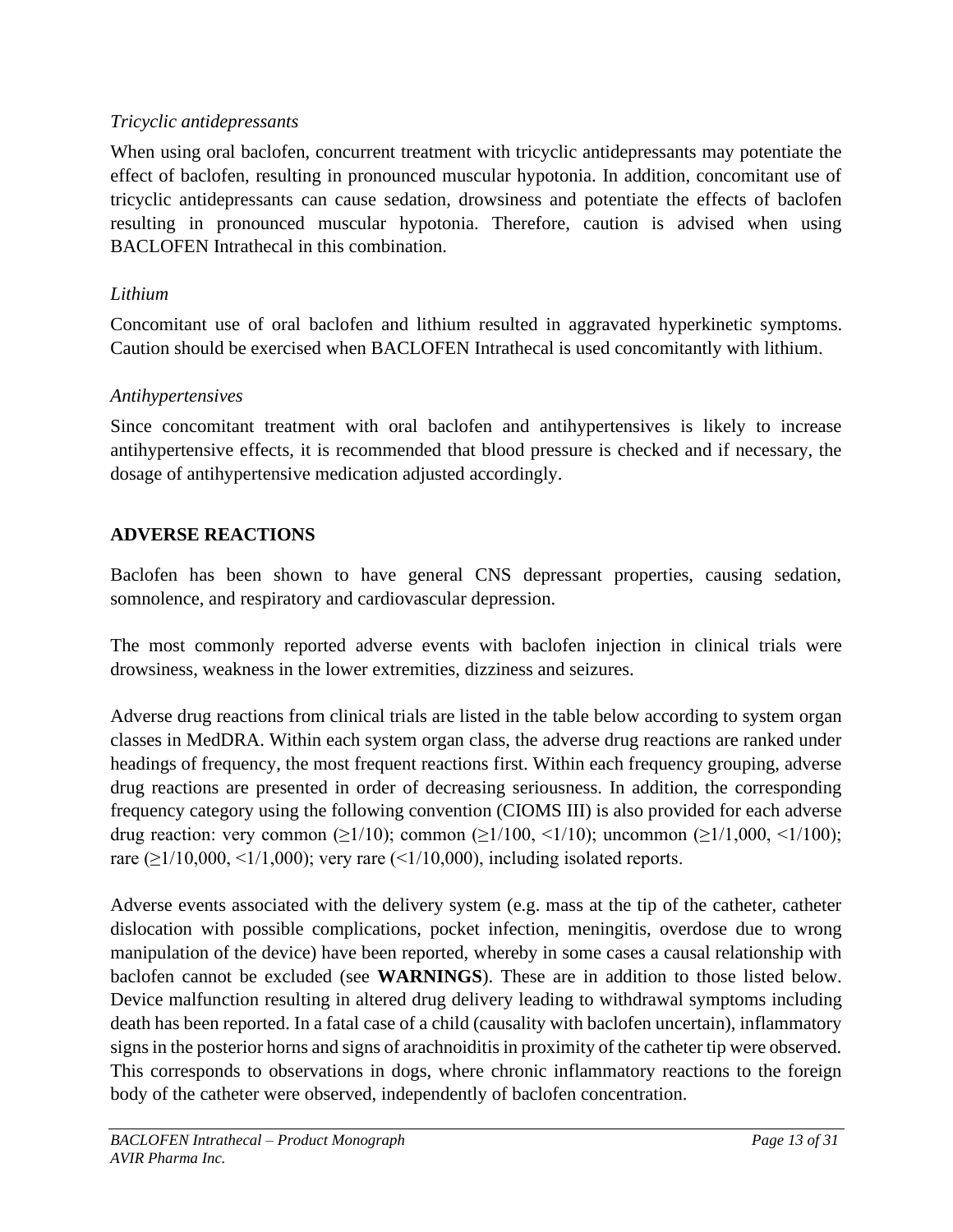| <b>Adverse Event</b>        | Number of patients reporting events<br>(%) |                               |                                 |  |
|-----------------------------|--------------------------------------------|-------------------------------|---------------------------------|--|
|                             | <b>Screening</b><br>$(N=244)$              | <b>Titration</b><br>$(N=214)$ | <b>Maintenance</b><br>$(N=214)$ |  |
| Somnolence                  | 13 (5.3%)                                  | $11(5.1\%)$                   | 18 (8.4%)                       |  |
| Weakness, Lower Extremities | $1(0.4\%)$                                 | $11(5.1\%)$                   | 15 (7.0%)                       |  |
| <b>Dizziness</b>            | $6(2.4\%)$                                 | 5(2.3%)                       | $12(5.6\%)$                     |  |
| Convulsion                  | $1(0.4\%)$                                 | $4(1.9\%)$                    | $11(5.1\%)$                     |  |
| Headache                    | $0(0\%)$                                   | $3(1.4\%)$                    | $9(4.2\%)$                      |  |
| Nausea/Vomiting             | $3(1.2\%)$                                 | 5(2.3%)                       | $3(1.4\%)$                      |  |
| Numbness/Itching/Tingling   | $2(0.8\%)$                                 | $1(0.5\%)$                    | 8(3.7%)                         |  |
| Hypotension                 | $3(1.2\%)$                                 | $0(0\%)$                      | 5(2.3%)                         |  |
| Vision Blurred              | $0(0\%)$                                   | $2(0.9\%)$                    | 5(2.3%)                         |  |
| Constipation                | $0(0\%)$                                   | $2(0.9\%)$                    | 5(2.3%)                         |  |
| Hypotonia                   | $2(0.8\%)$                                 | $3(1.4\%)$                    | $2(0.9\%)$                      |  |
| Dysarthria                  | $0(0\%)$                                   | $1(0.5\%)$                    | 6(2.8%)                         |  |
| Coma (Overdose)             | $0(0\%)$                                   | $4(1.9\%)$                    | $3(1.4\%)$                      |  |
| Lethargy                    | $1(0.4\%)$                                 | $0(0\%)$                      | $4(1.9\%)$                      |  |
| Weakness, Upper Extremities | $1(0.4\%)$                                 | $0(0\%)$                      | $4(1.9\%)$                      |  |
| Hypertension                | $1(0.4\%)$                                 | $2(0.9\%)$                    | $2(0.9\%)$                      |  |
| Dyspnea                     | $1(0.4\%)$                                 | $2(0.9\%)$                    | $1(0.5\%)$                      |  |

# **Table 1 Incidence of Most Frequent Adverse Events in US Clinical Trials**

In addition to the more common adverse events reported above, the following adverse events were observed during clinical trials elsewhere or reported by clinicians.

## Metabolism and nutritional disorders:

Uncommon: Dehydration, weight loss, albuminuria and hyperglycemia

## Psychiatric disorders:

Common: Depression, anxiety, agitation Uncommon: Suicide ideation and suicide attempt, hallucinations, paranoia, euphoric mood

## Nervous system disorders:

Common: Confusional state, disorientation, insomnia, sedation, paresthesia, fatigue, lethargy Uncommon: Nystagmus, ataxia, memory impairment

Eye disorders:

Common: Accommodation disorder, diplopia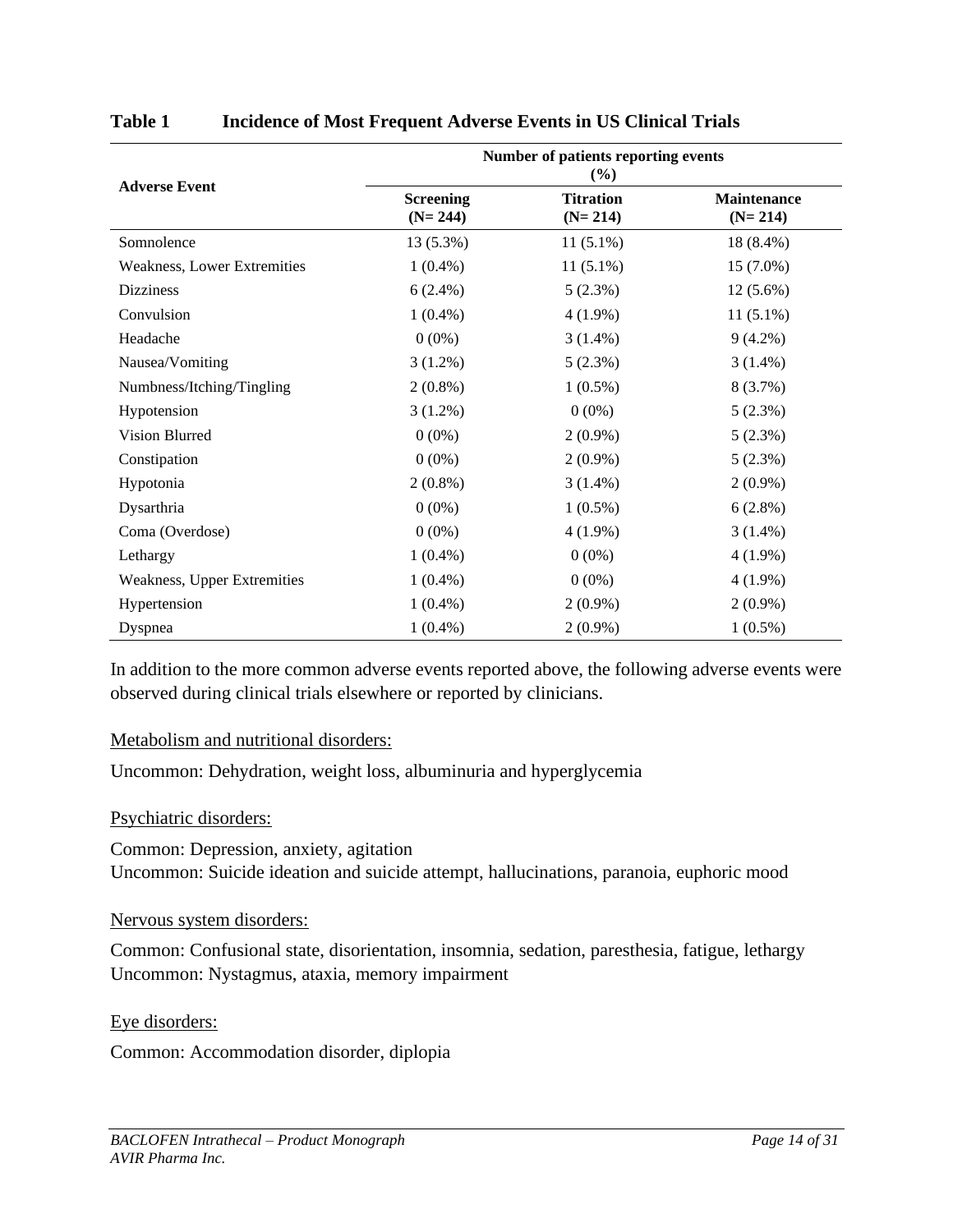Cardiac disorders:

Uncommon: Bradycardia Rare: Pulmonary embolism

Vascular disorders:

Uncommon: Deep vein thrombosis, flushing, pallor

Gastrointestinal disorders:

Common: Dry mouth, diarrhea, decreased appetite, increased salivation Uncommon: Ileus, hypogeusia, dysphagia

Respiratory, thoracic and mediastinal disorders:

Common: Respiratory depression, pneumonia

Renal and urinary disorders:

Common: Urinary incontinence, urinary retention

Reproduction system and breast disorders:

Common: Sexual dysfunction

Skin and subcutaneous tissue disorders:

Common: Urticaria, pruritus, facial and/or peripheral edema Uncommon: Alopecia, hyperhidrosis

Musculoskeletal and connective tissue disorders:

Common: Hypertonia

General disorders and administration site conditions:

Common: Asthenia, pyrexia, chills, pain Uncommon: Hypothermia

# **Adverse drug reactions from spontaneous reports and literature cases (frequency not known)**

The following adverse drug reactions have been derived from post-marketing experience with baclofen injection via spontaneous case reports and literature cases. Because these reactions are reported voluntarily from a population of uncertain size, it is not possible to reliably estimate their frequency which is therefore categorized as not known. Adverse reactions are listed according to system organ classes in MedDRA. Within each system organ class, ADRs are presented in order of decreasing seriousness.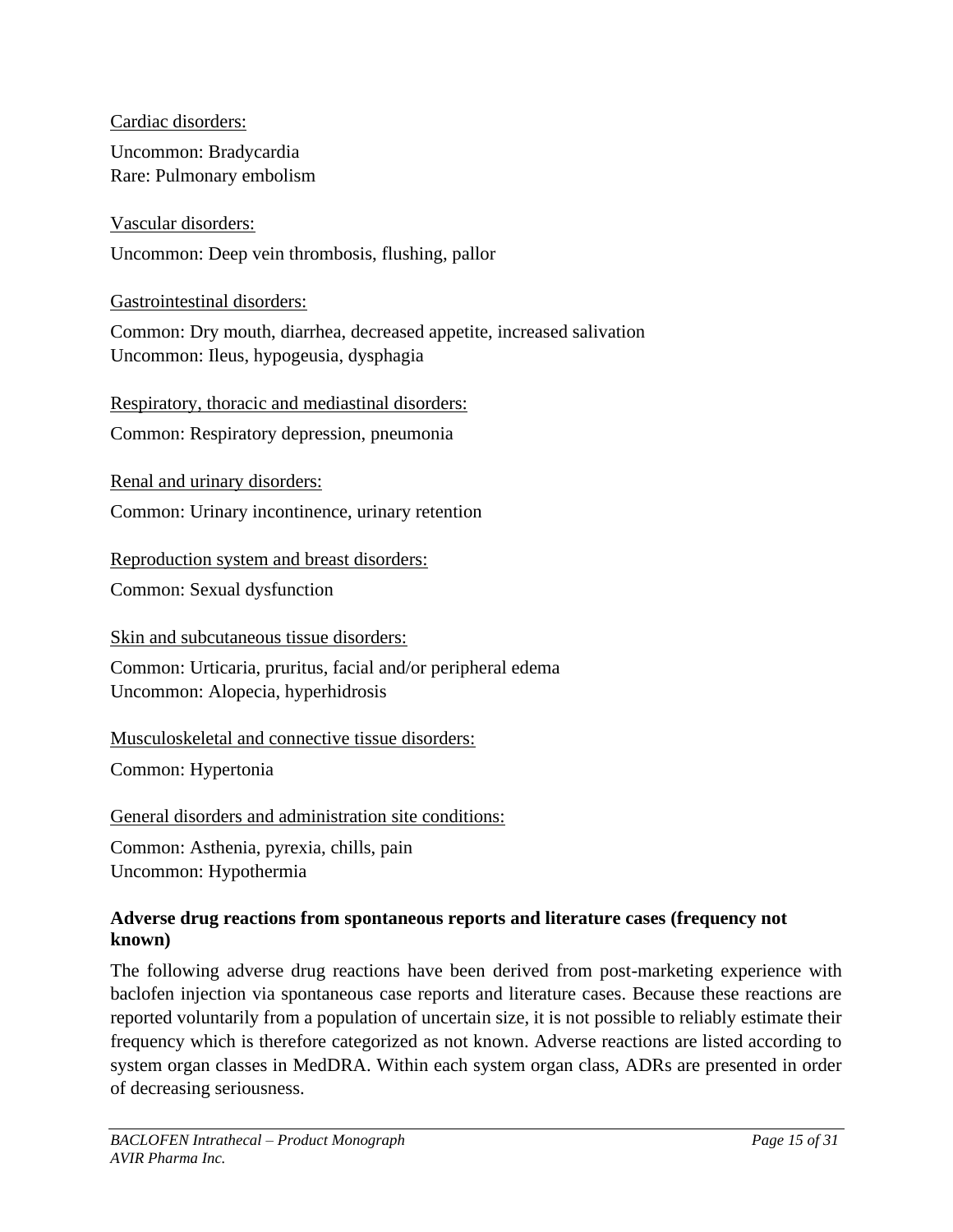Nervous system disorders: Dysphoria

Respiratory, thoracic and mediastinal disorders: Bradypnea

Musculoskeletal and connective tissue disorders: Scoliosis (see **WARNINGS**)

<span id="page-15-0"></span>Reproductive system and breast disorders: Erectile dysfunction

# **SYMPTOMS AND TREATMENT OF OVERDOSAGE**

For management of a suspected drug overdose, contact your regional Poison Control Centre for the most current information.

**Special attention must be given to recognizing the signs and symptoms of overdosage at all times, especially during the initial "screening" and "dose titration" phase of treatment and also during reintroduction of BACLOFEN Intrathecal (baclofen injection) after a period of interruption of therapy.**

### Symptoms

Signs of overdose may appear suddenly or insidiously.

Less sudden and/or less severe forms of overdose may present with signs of drowsiness, lightheadedness, dizziness, somnolence, seizures, loss of consciousness, hypothermia, excessive salivation, nausea and/or vomiting and cephalad progression of hypotonia. Respiratory depression, apnea, and coma result from serious overdosage.

Serious overdose may occur, for example, by inadvertent delivery of catheter contents during catheter patency/position analysis. Errors in programming, excessively rapid dose increases, and concomitant treatment with oral baclofen are other possible causes of overdosage. Possible pump malfunction should also be investigated.

Symptoms of severe baclofen injection overdose (coma) were reported in a sensitive adult patient after receiving a 25 mcg intrathecal bolus dose.

## Treatment

There is no specific antidote for treating overdoses of intrathecal baclofen, however, the following steps should generally be undertaken:

- 1. Residual baclofen solution should be removed from the pump as soon as possible.
- 2. Patients with respiratory depression should be intubated if necessary, until the drug is eliminated.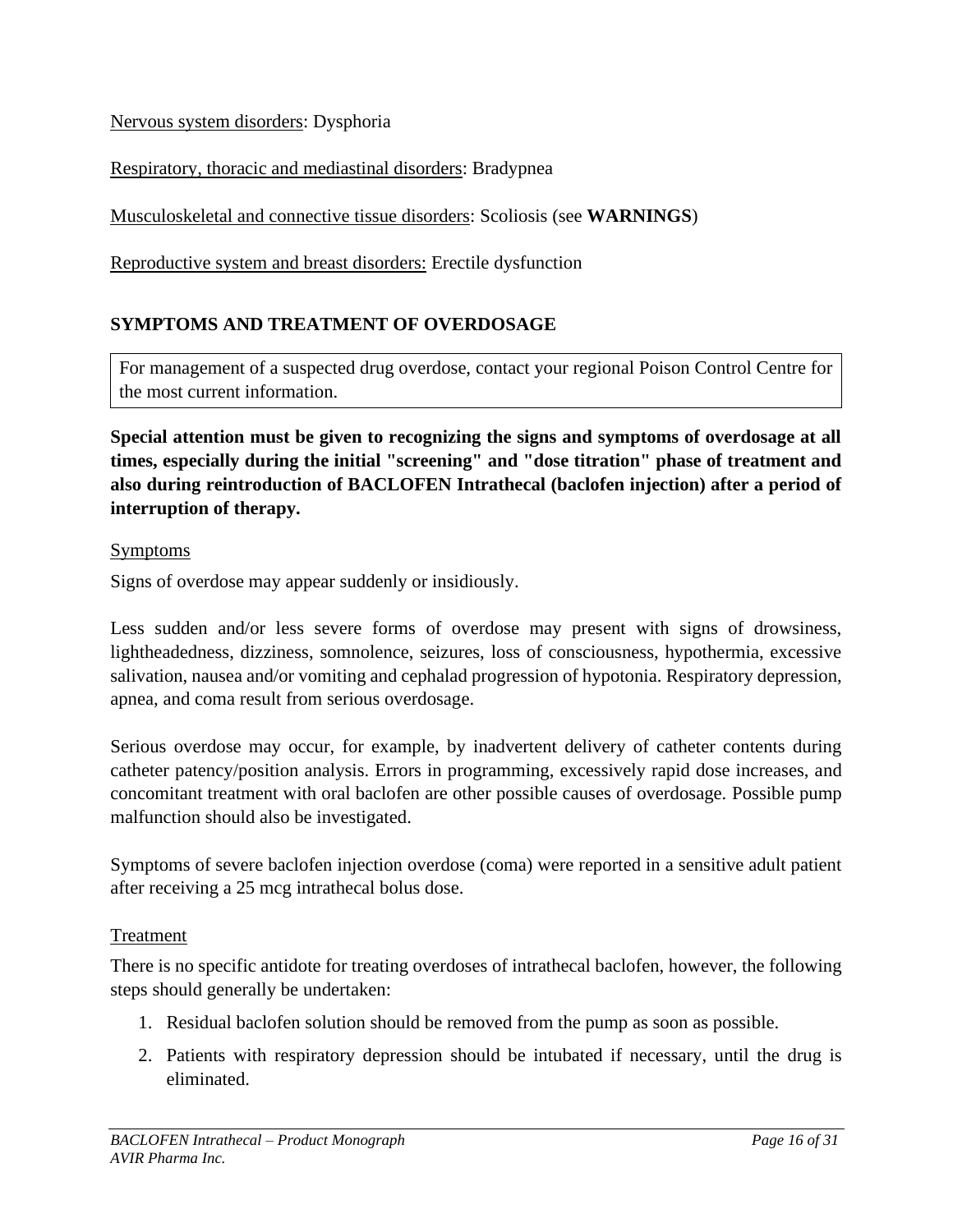If lumbar puncture is not contraindicated, consideration should be given in the early stage of the intoxication to withdrawing 30 to 40 mL of CSF to reduce CSF baclofen concentration.

Institute measures to support cardiovascular function.

<span id="page-16-0"></span>In the event of convulsions, administer diazepam I.V. with caution.

# **DOSAGE AND ADMINISTRATION**

Establishment of the optimum dose schedule requires that each patient undergoes an initial screening phase with intrathecal bolus, followed by a very careful individual dose titration prior to maintenance therapy. This is due to the great variability in the effective individual therapeutic dose.

# General:

**The first dose should be performed with resuscitative equipment on stand-by.**

**Patients must be monitored closely in a fully equipped and staffed environment during the screening phase and dose titration period immediately following implant. Resuscitative equipment should be available for immediate use in case of life threatening or intolerable adverse reactions. Implantation of pumps should only be performed in experienced centres in order to minimize the risks in the perioperative phase.**

# Screening phase:

Prior to initiation of chronic infusion of intrathecal baclofen, patients must demonstrate a response to intrathecal baclofen bolus in a screening trial. A test bolus dose of baclofen is usually administered via a lumbar puncture or an intrathecal catheter to elicit a response. For this purpose, low concentration prefilled syringes of 0.05 mg/mL are available.

The usual initial test dose is 25 mcg or 50 mcg and is stepped up by 25 mcg increments at least 24 hours apart, until an approximately 4- to 8-hour response is observed; the dose should be given by barbotage over at least one minute. If an adverse reaction occurs at a dose of 25 mcg, a lower dose, such as 10 mcg may be tested (see **PHARMACEUTICAL INFORMATION – Parenteral Products**).

Patients should demonstrate a positive clinical response in order to be considered responders to treatment. A positive clinical response is characterized by a significant decrease in muscle tone and/or frequency and/or severity of spasms. There is great variability in sensitivity to intrathecal baclofen.

Patients who do not respond to a 100 mcg test dose should not be given further increases of dose or be considered for continuous intrathecal infusion. However, in rare instances some patients, particularly those with spasticity of cerebral origin, have received higher test bolus doses.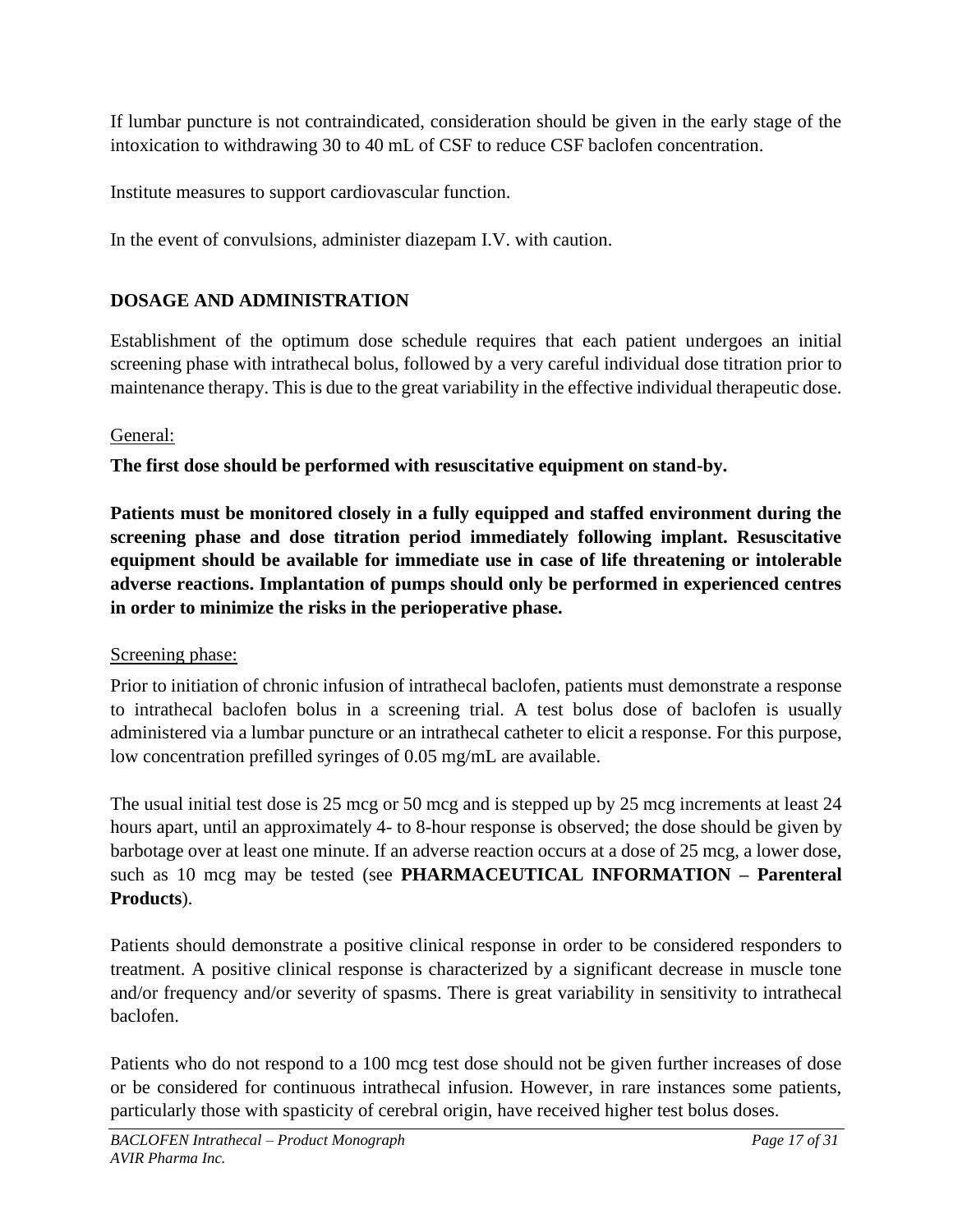# Dose titration phase:

After confirmation that the patient is responsive to BACLOFEN Intrathecal (baclofen injection) by means of test bolus doses, intrathecal infusion is established using a suitable delivery system. (See **Drug delivery devices**)

To determine the initial total daily dose of BACLOFEN Intrathecal following implant, the screening dose which gave a positive effect should be doubled and administered over a 24-hour period, unless the efficacy of the bolus dose was maintained for more than 12 hours. In this case, the starting daily dose should be the screening dose delivered over a 24-hour period. No dose increases should be administered in the first 24 hours.

After the first 24 hours, the dosage should be adjusted slowly on a daily basis to achieve the desired effect, with dosage increments limited to 10 to 30% to avoid possible overdosing. With programmable pumps, the dose should be increased only once every 24 hours. For non-programmable pumps with a 76 cm catheter delivering 1 mL/day, intervals of 48 hours are suggested for evaluation of response. If the daily dose has been significantly increased and no clinical effect is achieved, check for proper pump function and catheter patency.

The clinical goal is to maintain as normal a muscle tone as possible, and to minimize the frequency and severity of spasms without inducing intolerable side effects.

There is limited experience with doses greater than 1000 mcg/day.

# Maintenance therapy:

The lowest dose producing an adequate response should be used. Most patients require gradual increases in dose over time to maintain optimum response during chronic therapy due to decreased responsiveness to therapy or due to disease progression.

The daily dose may be gradually increased by 10 to 30% to maintain adequate symptom control by adjusting the dosing rate of the pump and/or the concentration of BACLOFEN Intrathecal in the reservoir. The daily dose may also be reduced by 10 to 20% if patients experience side effects. A sudden requirement for substantial dose escalation suggests a catheter complication (i.e., catheter kink or dislodgement) or pump malfunction.

Maintenance dosage for long-term continuous infusion of intrathecal baclofen ranges from 10 mcg/day to 1200 mcg/day, most patients being adequately maintained on 300 mcg/day to 800 mcg/day. The specific concentration that should be used depends on the total daily dose required as well as the delivery rate of the pump. Please consult pump manufacturer's manual for specific recommendations.

During long-term treatment approximately 10% of patients become refractory to increasing doses. This 'tolerance' may be treated by gradually reducing BACLOFEN Intrathecal dose over a 2 to 4 week period and switching to alternative methods of spasticity management (e.g. intrathecal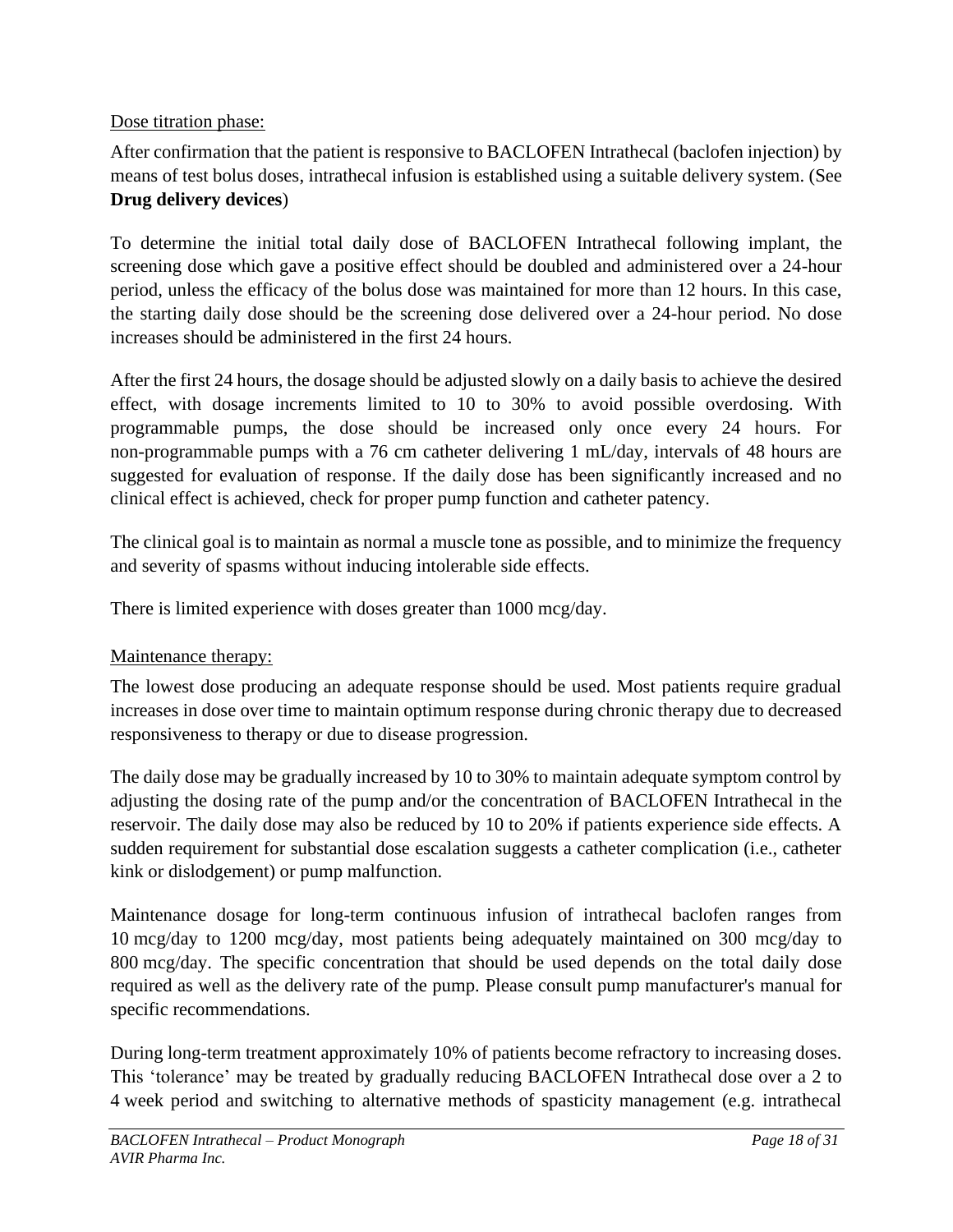preservative-free morphine sulfate). After a few days the sensitivity to baclofen may be restored and treatment should be resumed at the initial continuous infusion dose and followed by a titration phase to avoid overdose accidents.

This must be performed in a hospital unit. Caution should be exercised when switching from BACLOFEN Intrathecal to morphine and vice versa (see **PRECAUTIONS – Drug Interactions**).

# **Regular clinical review remains a necessity throughout to assess dosage requirements, functioning of the delivery system, and monitoring for possible adverse drug reactions or evidence of infection.**

# Special populations:

# *Renal impairment*

No studies have been performed in patients with renal impairment with baclofen injection therapy. Since baclofen is primarily eliminated unchanged through the kidneys, accumulation of unchanged drug in patients with renal impairment cannot be excluded (see **CLINICAL PHARMACOLOGY**).

BACLOFEN Intrathecal should only be administered to end stage renal failure patients when benefit outweighs risk. These patients should be closely monitored for prompt diagnosis of early signs and/or symptoms of toxicity (see **PRECAUTIONS, Renal Impairment**).

Since unwanted effects are more likely to occur in elderly patients or in patients with spastic states of cerebral origin, it is recommended that a very cautious dosage schedule be adopted in such cases and that the patient should be kept under appropriate surveillance. Patients should be monitored for signs of overdose, central nervous system depression and toxic encephalopathy such as drowsiness, impairment of consciousness, coma, respiratory depression, hallucinations, agitation, and convulsions (see **SYMPTOMS AND TREATMENT OF OVERDOSAGE**).

# *Hepatic impairment*

No studies have been performed in patients with hepatic impairment receiving baclofen injection therapy. No dosage adjustment is recommended as the liver does not play any significant role in the metabolism of baclofen after intrathecal administration of baclofen. Therefore, hepatic impairment is not expected to impact the drug systemic exposure (see **CLINICAL PHARMACOLOGY**). However, patients with severe hepatic impairment should be treated with caution, as they are in general more sensitive to therapeutic effects/adverse effects of drugs.

# *Geriatrics*

Several patients over the age of 65 years have been treated with baclofen injection during the clinical trials without increased risks compared to younger patients. Problems specific to this age group are not expected as doses are individually titrated (see **WARNINGS, PRECAUTIONS** and **CLINICAL PHARMACOLOGY**).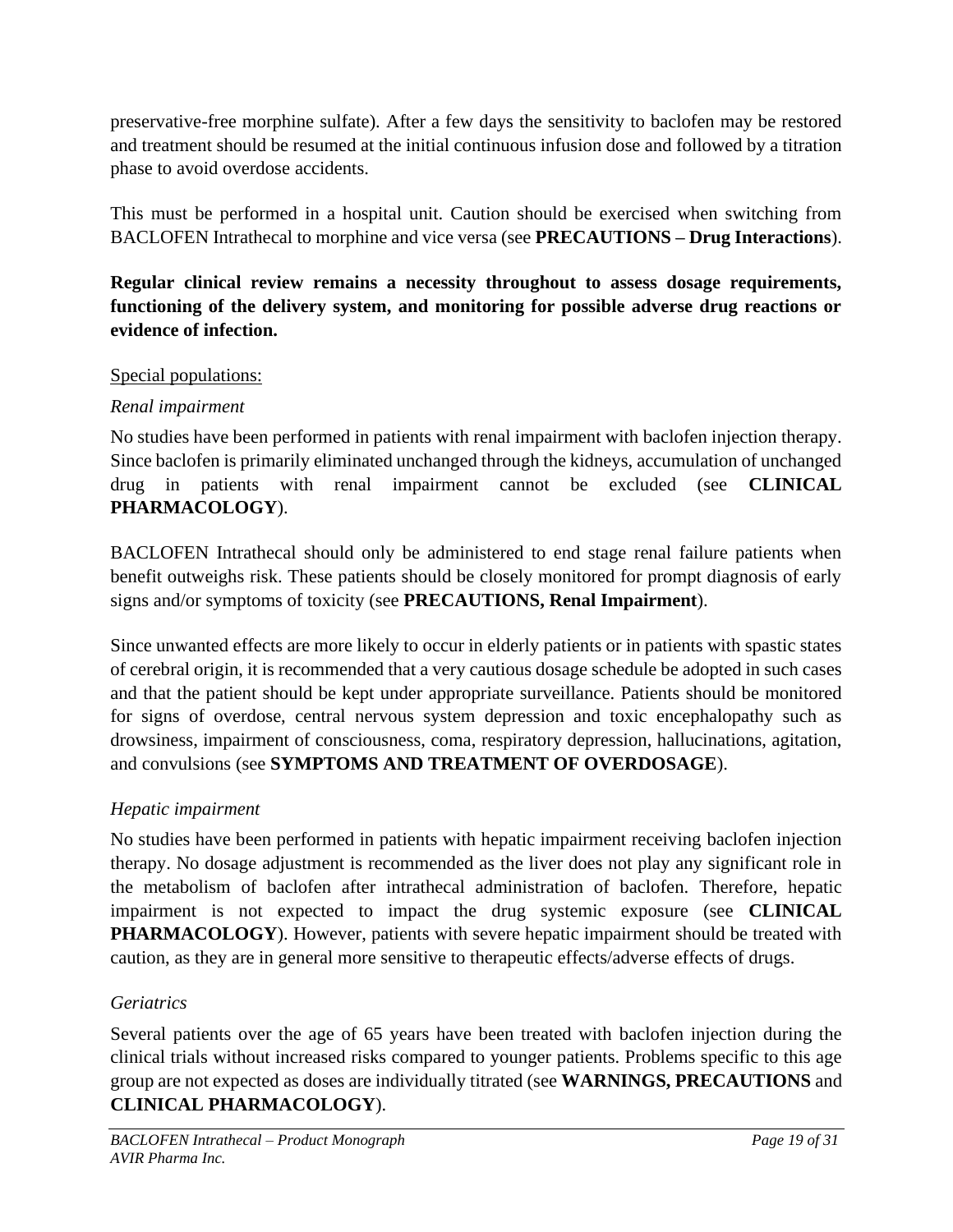# Delivery regimen:

BACLOFEN Intrathecal is most often administered in a continuous infusion mode immediately following implant. After the patient has stabilized with regard to daily dose and functional status, and provided the pump allows it, a more complex mode of delivery may be started to optimize control of spasticity at different times of the day. For example, patients who have increased spasm at night may require a 20% increase in their hourly infusion rate. Changes in flow rate should be programmed to start two hours before the time of desired clinical effect.

# Drug delivery devices:

Intrathecal administration of baclofen through an implanted delivery system should only be undertaken by physicians with the necessary knowledge and experience. Specific instructions for programming and/or refilling the implantable pump are given by the pump manufacturers, and must be strictly adhered to. Consult pump manufacturer's literature for information on the appropriate use and care of these devices.

Evidence demonstrating the efficacy of baclofen injection was obtained using the Medtronic SynchroMed Programmable Infusion System. Other pumps proven to be suitable for intrathecal baclofen administration may be used.

The Medtronic SynchroMed II Programmable Infusion System is an implantable drug delivery system with refillable reservoirs which, after general or local anesthesia, is implanted in a subcutaneous pocket usually on the abdominal wall. This device is connected to an intrathecal catheter that passes subcutaneously to the subarachnoid space.

The Medtronic SynchroMed II Programmable Infusion System has either a 20 mL or 40 mL drug reservoir and may be programmed to different flow rates. The lithium hybrid cathode battery of the pump has a life span of 4 to 7 years and therefore requires replacement.

Baclofen injection proved to be stable in the implanted SynchroMed II Programmable Infusion System for 180 days.

Details regarding the availability and use of this drug delivery device can be obtained from the manufacturer.

Medtronic of Canada Ltd. 99 Hereford Street Brampton, Ontario L6Y 0R3 Phone: 1 (800) 268 5346 website: www.medtronic.ca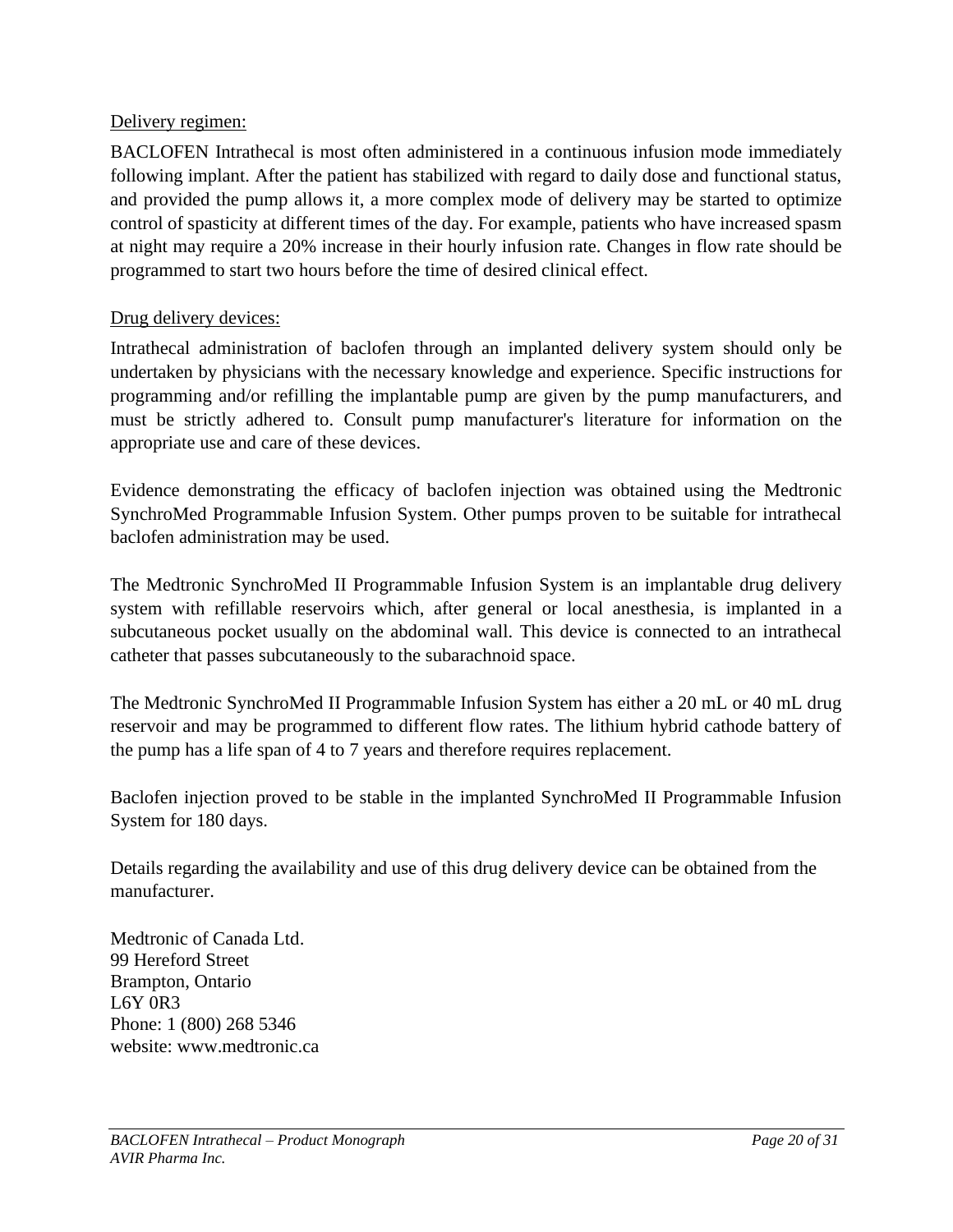General guidelines regarding the use of all implantable systems are located under PRECAUTIONS.

Before using other systems, it must be confirmed that the technical specifications, including chemical stability of baclofen in the reservoir fulfil the requirements for safe and effective use of BACLOFEN Intrathecal. Please consult pump manufacturer's manual for this information.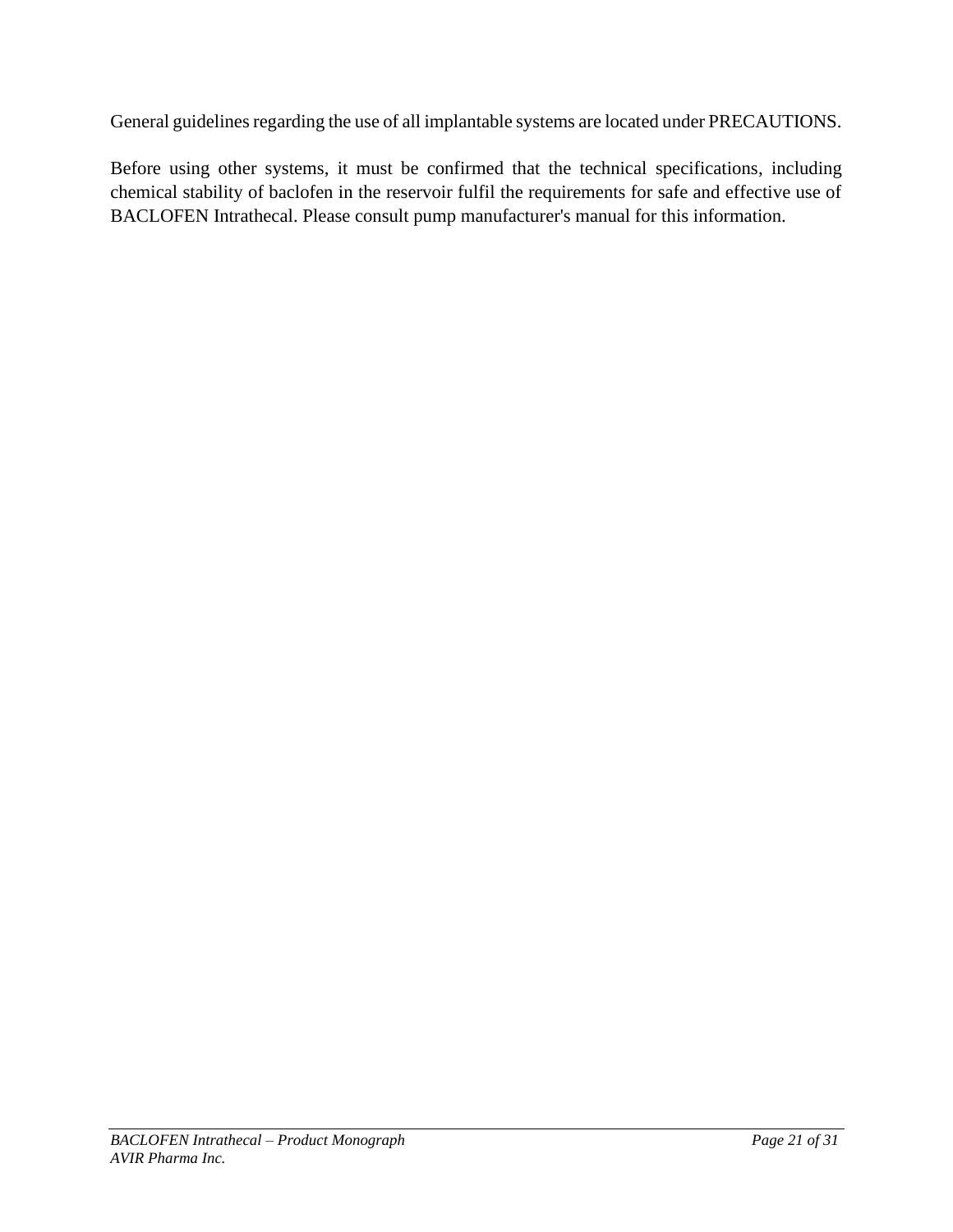# <span id="page-21-0"></span>**PHARMACEUTICAL INFORMATION**

# **Drug Substance:**



Baclofen

| <b>Chemical Name:</b> | 4-amino-3-(p-chlorophenyl) butyric acid                                                               |
|-----------------------|-------------------------------------------------------------------------------------------------------|
| Molecular Formula:    | $C_{10}H_{12}CINO_2$                                                                                  |
| Molecular Weight:     | $213.67$ g/mol                                                                                        |
| Description:          | White to off-white, odorless or practically odorless crystalline powder.                              |
| <i>Solubility:</i>    | Slightly soluble in water, very slightly soluble in methanol and insoluble in<br>chloroform.          |
| $p$ Ka:               | $pKa$ , $1 = 3.87$ (carboxyl group), and<br>pKa, $2 = 9.62$ (amino group) in water at $20^{\circ}$ C. |

### **Composition:**

The contents of each sterile syringe/vial are described in the following table.

|                                                 |                         | <b>Medicinal ingredient</b> | Non-medicinal ingredients |                       |
|-------------------------------------------------|-------------------------|-----------------------------|---------------------------|-----------------------|
| <b>Total Volume</b><br>Dosage $(mg/mL)$<br>(mL) | <b>Baclofen</b><br>(mg) | Sodium chloride<br>(mg)     | Water for injection       |                       |
| 0.05                                            |                         | 0.05                        | Q                         | up to $1 \text{ mL}$  |
| 0.5                                             | 20                      | 10                          | 180                       | up to $20 \text{ mL}$ |
| C                                               | 20                      | 40                          | 180                       | up to $20 \text{ mL}$ |

## **Stability and Storage Recommendations:**

Protect from heat (store at 15-30°C). Do not freeze. Do not heat sterilize.

BACLOFEN Intrathecal must be kept out of the reach and sight of children.

## **Parenteral Products:**

### Instructions for use/handling:

BACLOFEN Intrathecal is intended for intrathecal injection and continuous intrathecal infusion as indicated by the delivery specifications of the infusion system.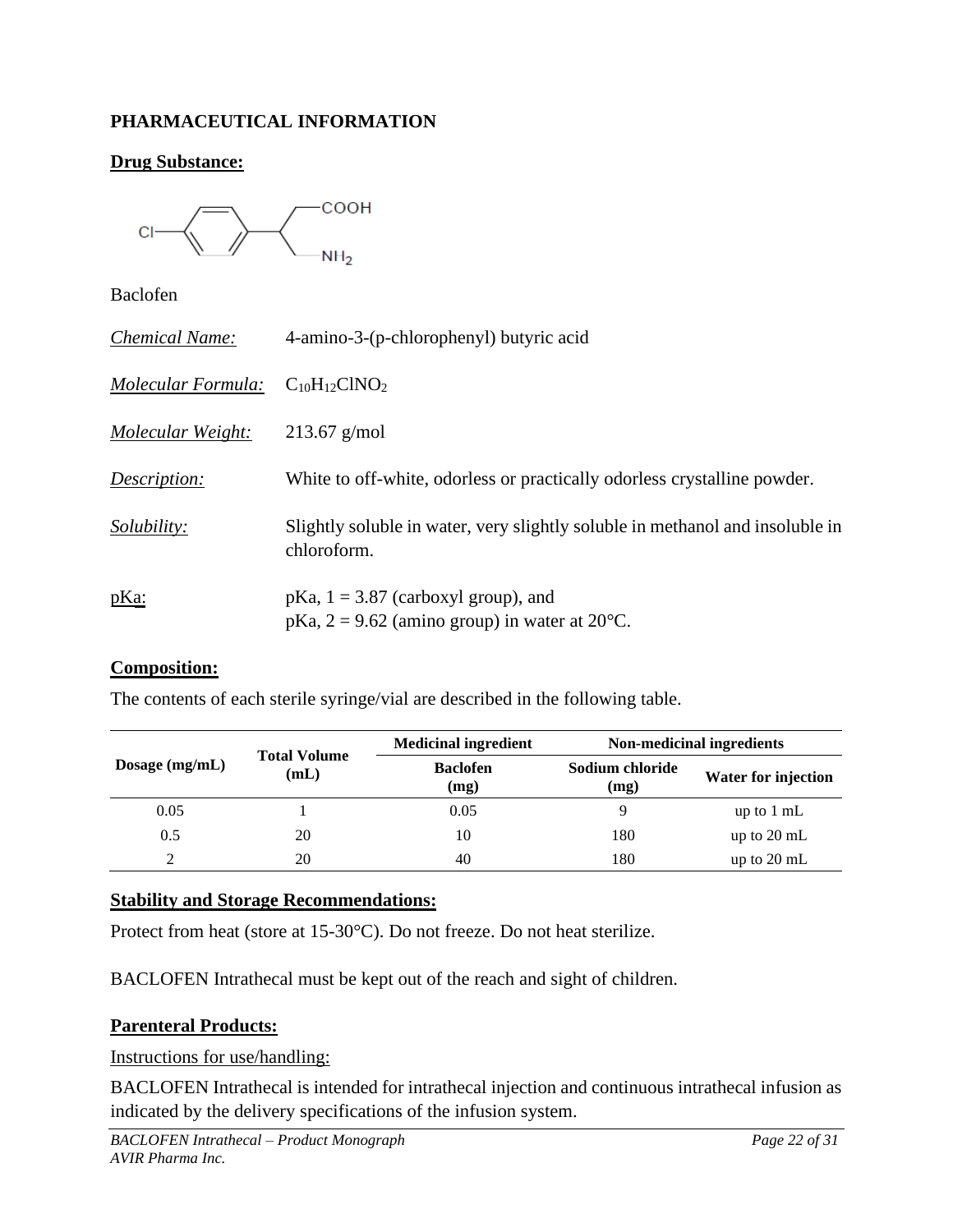Each prefilled syringe/vial is intended for single use only. Discard any unused portion.

Parenteral drug products should be inspected for particulate matter and discolouration prior to administration whenever solution and container permit.

The concentration to be used depends upon the total daily dose required as well as the delivery rate of the pump. Please consult manufacturer's manual for specific recommendations.

For patients who require concentrations other than 0.05 mg/mL, 0.5 mg/mL or 2 mg/mL, BACLOFEN Intrathecal must be diluted, under aseptic conditions, with sterile preservative-free sodium chloride injection and used immediately.

As a rule BACLOFEN Intrathecal should not be mixed with other infusion or injection solutions. Dextrose proved to be incompatible due to a chemical reaction with baclofen.

# <span id="page-22-0"></span>**AVAILABILITY OF DOSAGE FORMS**

BACLOFEN Intrathecal (baclofen injection) 0.05 mg/mL:

Each syringe filled with 1 mL of clear, colourless solution contains 0.05 mg baclofen for intrathecal administration.

BACLOFEN Intrathecal (baclofen injection) 0.5 mg/mL:

Each 20 mL vial of clear, colourless solution contains 10 mg baclofen for intrathecal administration.

BACLOFEN Intrathecal (baclofen injection) 2 mg/mL:

Each 20 mL vial of clear, colourless solution contains 40 mg baclofen for intrathecal administration.

BACLOFEN Intrathecal 0.05 mg/mL is provided in cartons of 1 prefilled syringe and 5 prefilled syringes (not all configurations may be marketed). BACLOFEN Intrathecal 0.5 mg/mL and 2 mg/mL are provided in cartons of one vial.

# <span id="page-22-1"></span>**PHARMACOLOGY**

## Primary Pharmacological Activity:

Baclofen depresses monosynaptic and polysynaptic reflex transmission in the spinal cord. The antispastic activity is derived primarily from its action at the spinal level to reduce spasms in voluntary muscles.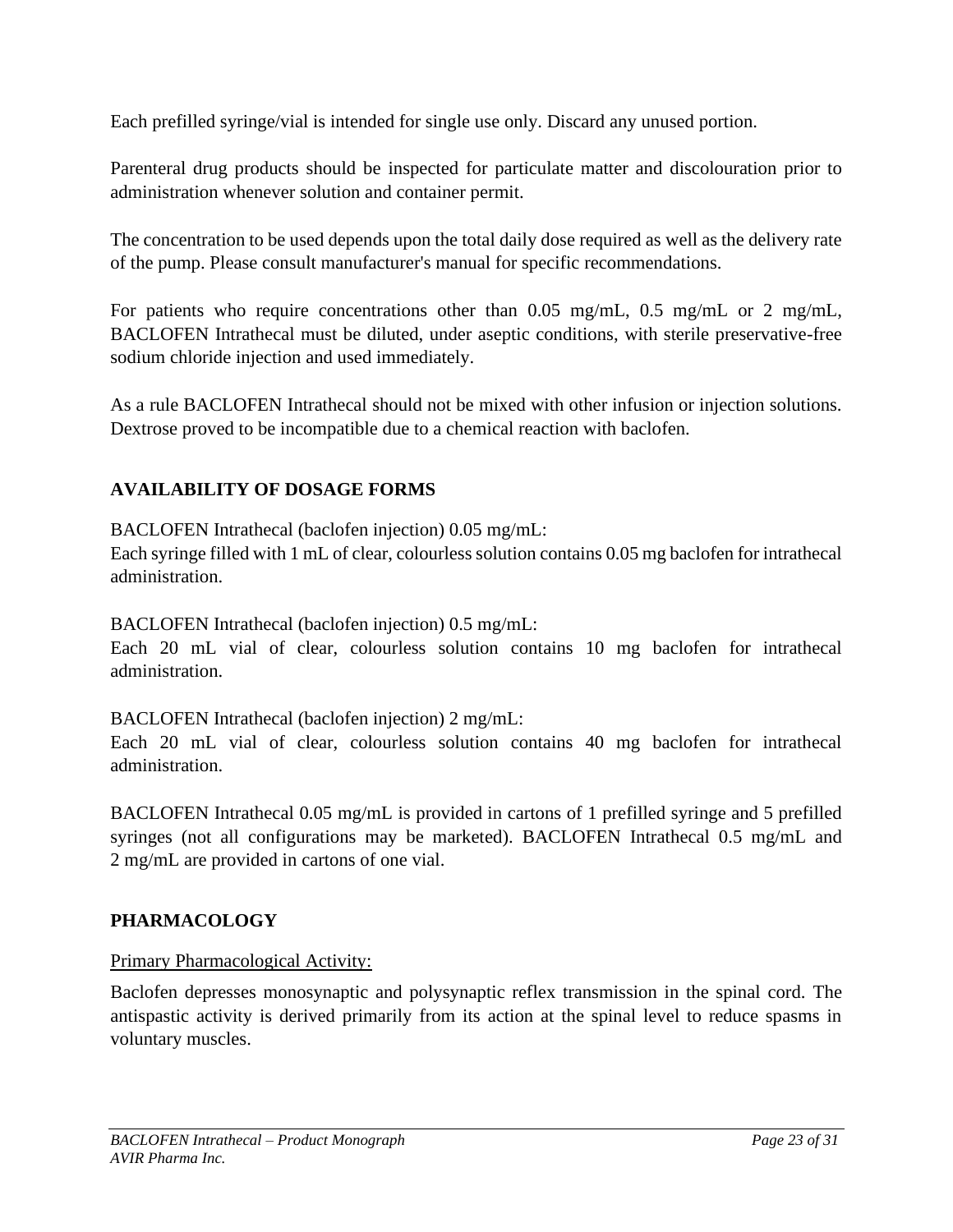# Secondary Pharmacological Activity:

Intrathecal baclofen exerts an antinociceptive effect in rats and cats. These effects are independent of any debilitation of voluntary motor function. In addition, intrathecal baclofen affects lower urinary tract dynamics of the anesthetized dog. Vesical and urethral pressure was significantly decreased. Within 30 minutes of injection, relaxation of the bladder and a reduction in urethral resistance occurred.

# <span id="page-23-0"></span>**TOXICOLOGY**

# Acute Toxicity

LD<sub>50</sub> values following intrathecal dosing are not available.

# Long-Term Toxicity

The oral toxicity of baclofen has been thoroughly investigated. Baclofen injection requires the use of much smaller doses to achieve a therapeutic effect, with consequential lower systemic exposure.

## Repeated dose toxicity

Repeated intrathecal administration of baclofen to rats and dogs was not associated with irritation or inflammation of the spinal cord and surrounding tissues. Inflammation of the spinal cord was observed in one rabbit in a study that administered intrathecal baclofen to 3 rabbits weekly over a period of 3 to 6 months.

## Local tolerance

Subacute and subchronic studies with continuous intrathecal baclofen infusion in two species (rat, dog) revealed no signs of local irritation or inflammation on histological examination. Preclinical studies in animal models have demonstrated that the formation of inflammatory mass is directly related to high dose and/or high concentration of intrathecal opioids and no inflammatory mass is formed with intrathecal baclofen as a sole agent.

# Teratology and Reproduction studies

Oral baclofen showed no significant adverse effects on fertility or postnatal development at non-maternally toxic dose levels in rats (approximately 2.1-times the maximum oral mg/kg dose in adults). At maternally toxic dose levels (8.3-times the maximum oral mg/kg dose in adults), baclofen increased the incidence of omphalocoeles (ventral hernias) in rats, an effect not seen in mice or rabbits. Delayed fetal growth (ossification of bones) in the fetuses of rats and rabbits was also observed at maternotoxic doses.

Rat: Doses of 4.4-5 and 17.7-21.3 mg/kg/day were administered orally to two groups of female rats during pre-mating, mating, gestation and lactation. The only significant effect was a reduction in litter size and survivability of offspring (possibly due to agalactia) in the high dose group. In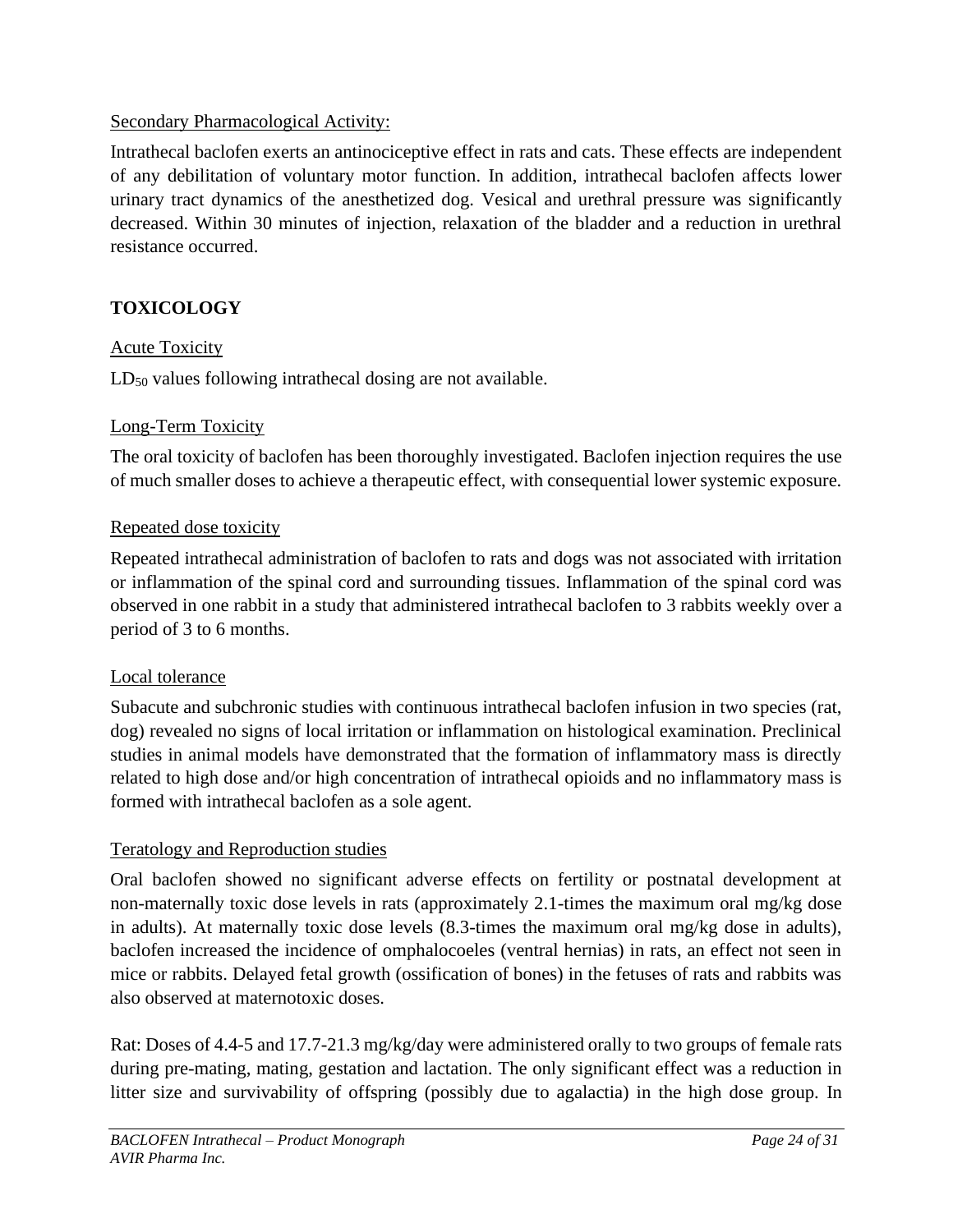another rat study, doses of 5 and 10 mg/kg/day were administered by gavage during the last trimester of pregnancy and throughout the lactation period. Five of 31 dams in the high dose group showed severe weight loss from days 15-21 of gestation as well as agalactia and the entire litter of each of these dams died by day 2 postpartum. In a third study, baclofen doses of 30 mg/kg/day produces symptoms of ataxia and drowsiness in dams and the death of 4 of 24 dams dosed from gestation Days 1 to 12. At this high dose level, there was a slight increase in the resorption rate; however, the number and size of the fetuses remained normal and no malformations were reported.

Rat and Mouse: Doses of 5 and 20 mg/kg/day were administered by gavage to two groups of pregnant rats on days 6-15 of gestation. The only significant finding was the presence of abdominal hernias in 4/160 fetuses in the high dose group. In a second similar study, 1/229 control fetuses and 2/293 fetuses from dams receiving 20 mg/kg/day had abdominal hernias (See also **WARNINGS**). Comparable lesions did not occur in a similar mouse study.

The average number of stillbirths or viable newborns did not differ significantly between control and medicated groups. The average weight of neonates from the high dose group was significantly reduced.

Rabbit: Doses of 1, 5 and 10 mg/kg/day were administered by gavage to groups of rabbits from the 6th to 18th day of gestation. There was an increased incidence of unossified phalangeal nuclei of forelimbs and hindlimbs in the fetuses from the high dose group. In another study, a slight increase in resorption rates was observed in rabbits receiving 10 and 15 mg/kg/day of oral baclofen.

Baclofen did not cause teratogenic effects in mice, rats, and rabbits at doses up to125-times the maximum intrathecal mg/kg dose. Baclofen given orally increased the incidence of omphaloceles (ventral hernias) in fetuses of rats given approximately 500-times the maximum intrathecal dose expressed as a mg/kg dose. This abnormality was not seen in mice or rabbits. Baclofen dosed orally caused delayed fetal growth (ossification of bones) at doses that also caused maternal toxicity in rats and rabbits, and when given intraperitoneally, baclofen at high doses caused widening of the vertebral arch in rat fetuses.

# Carcinogenicity studies

A 2-year rat study (oral administration) showed that baclofen is not carcinogenic. In the same study a dose-related increase in incidence of ovarian cysts and a less marked increase in enlarged and/or hemorrhagic adrenal glands was observed.

## Mutagenicity Studies

Baclofen was negative for mutagenic and genotoxic potential in tests in bacteria, mammalian cells, yeast, and Chinese hamsters.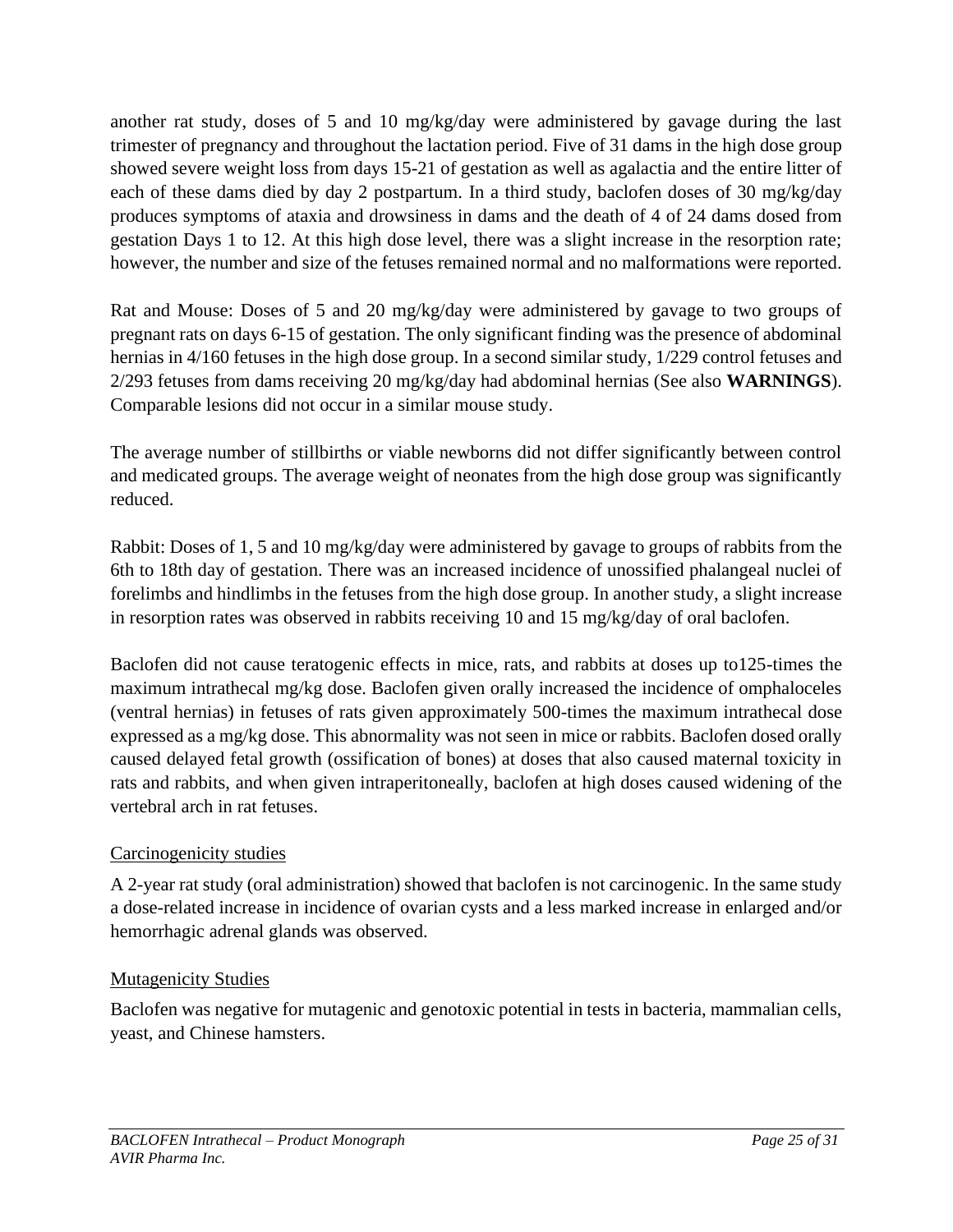# <span id="page-25-0"></span>**REFERENCES**

DELHAAS EM, and BROUWERS JRBJ. Intrathecal baclofen overdose: report of 7 events in 5 patients and review of the literature. Int J Clin Pharmacol Ther Toxicol 1991; 29: 274-280

LAZORTHES Y, SALLERIN-CAUTE B, VERDIE J-C, BASTIDE R, and CARILLO J-P. Chronic intrathecal baclofen administration for control of severe spasticity. J Neurosurg 1990; 72: 393-402

McLEAN BN. Intrathecal baclofen in severe spasticity. Br J Hosp Med 1993; 49 (4): 262-267

MÜLLER H, ZIERSKI J, DRALLE D, KRAUSS D, and MUTSCHLER E. Pharmacokinetics of intrathecal baclofen. IN: Müller H, Zierski J, and Penn RD (eds). Local-spinal therapy of spasticity. Springer-Verlag, Berlin etc., 1988; pp 223-226

MÜLLER H, ZIERSKI J, DRALLE D, HOFFMANN O, and MICHAELIS G. Intrathecal baclofen in spasticity. IN: Müller H, Zierski J, and Penn RD (eds). Local-spinal therapy of spasticity. Springer-Verlag, Berlin, etc.,1988; pp 155-214

OCHS G. Intrathecal baclofen for long-term treatment of spasticity: a multi-centre study. J Neurol Neurosurg Psychiatry 1989; 52: 933-939

PARKE B, PENN RD, SAVOY SM and CORCOS D. Functional outcome after delivery of intrathecal baclofen. Arch Phys Med Rehabil 1989; 70: 30-32

PENN RD. Intrathecal baclofen for severe spasticity. Ann NY Acad Sci 1988; 531: 157-166

PENN RD, SAVOY SM, CORCOS D, LATASH M, GOTTLIER G, PARKE B, and KROIN JS. Intrathecal baclofen for severe spinal spasticity. N Engl J Med 1989; 320: 1517-1521

PENN RD, and KROIN JS. Long-term intrathecal baclofen infusion for treatment of spasticity. J Neurosurg 1987; 66: 181-185

Novartis Pharmaceuticals Canada Inc. PrLIORESAL® Intrathecal Product Monograph. Submission Control No. 235751. May 5, 2020.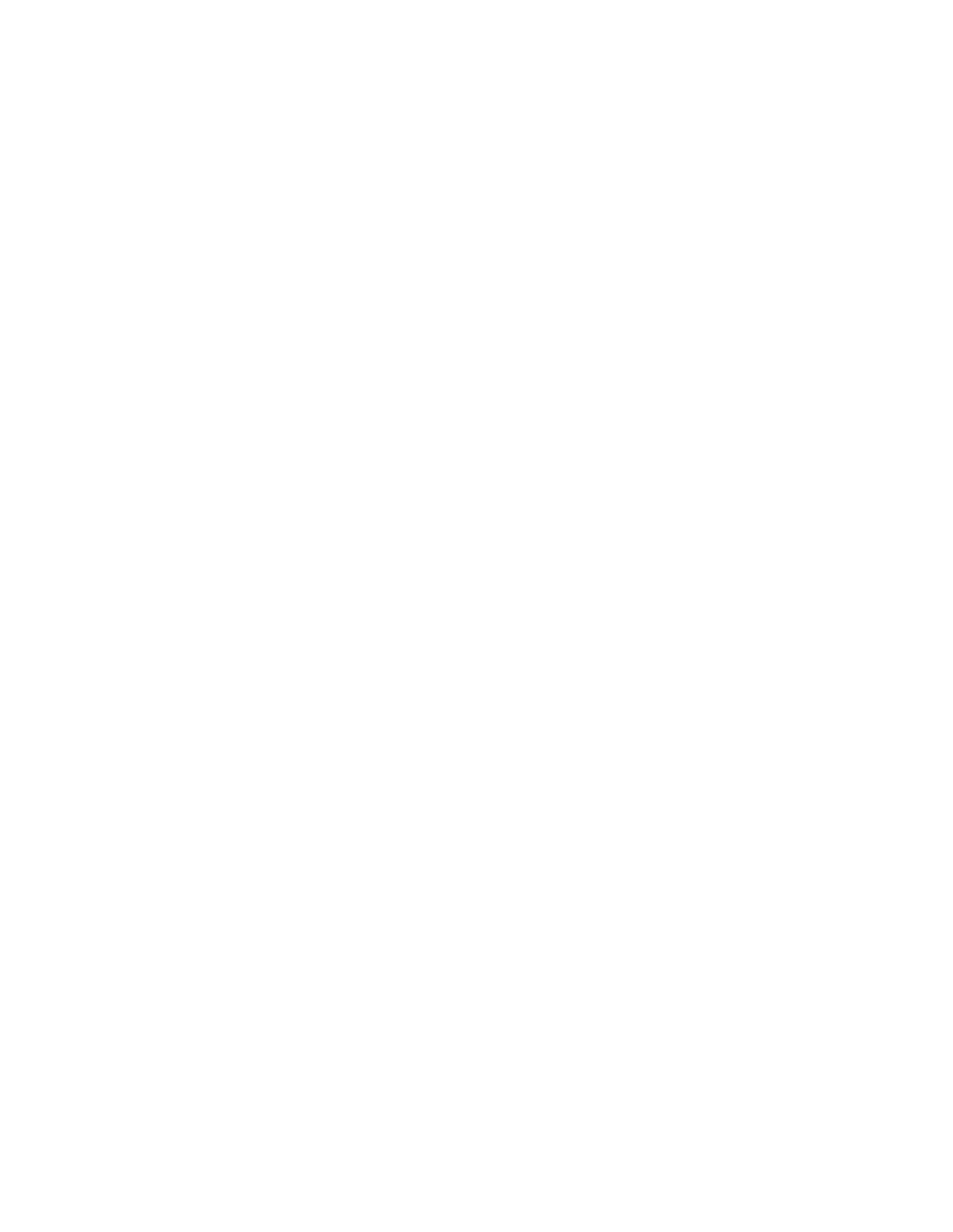#### <span id="page-27-0"></span>**PART III: CONSUMER INFORMATION**

**Pr BACLOFEN Intrathecal (baclofen injection) 0.05 mg/mL, 0.5 mg/mL and 2 mg/mL For intrathecal injection and infusion only**

**This leaflet is part III of a three-part "Product Monograph" published when BACLOFEN Intrathecal was approved for sale in Canada and is designed specifically for Consumers. This leaflet is a summary and will not tell you everything about BACLOFEN Intrathecal. Contact your doctor or pharmacist if you have any questions about the drug.**

### **ABOUT THIS MEDICATION**

#### **What the medication is used for:**

BACLOFEN Intrathecal belongs to a group of medicines called muscle relaxants. It is used to reduce and relieve the excessive stiffness and/or spasms occurring in various illnesses such as, for example, multiple sclerosis, diseases or injuries of the spinal cord, and certain brain disorders.

#### **What it does:**

The solution is injected or infused into the fluid space around the spinal cord by use of a special pump which is implanted under the skin of your abdomen. From the pump a constant amount of the solution is delivered into the fluid space around the spinal cord through a tiny tube.

Due to the beneficial effect on muscle contractions and the consequent relief from pain, BACLOFEN Intrathecal improves your mobility and your ability to manage your daily activities without aid. BACLOFEN Intrathecal also helps you to benefit more from physiotherapy.

#### **When it should not be used:**

You should not be treated with BACLOFEN Intrathecal if you:

are allergic (hypersensitivity) to baclofen or any of the other ingredients of BACLOFEN Intrathecal. (**see What the nonmedicinal ingredients are**)

#### **What the medicinal ingredient is:**

Baclofen

### **What the nonmedicinal ingredients are:**

BACLOFEN Intrathecal contains: sodium chloride and water for injection

#### **What dosage forms it comes in:**

BACLOFEN Intrathecal (baclofen injection) 0.05 mg/mL: Each syringe filled with 1 mL of solution contains 0.05 mg baclofen for intrathecal administration.

BACLOFEN Intrathecal (baclofen injection) 0.5 mg/mL: Each 20 mL vial contains 10 mg baclofen for intrathecal administration.

BACLOFEN Intrathecal (baclofen injection) 2 mg/mL: Each 20 mL vial contains 40 mg baclofen for intrathecal administration.

### **WARNINGS AND PRECAUTIONS**

BACLOFEN Intrathecal is suitable for many, but not all, patients with muscle spasms.

#### **BEFORE you use BACLOFEN Intrathecal talk to your doctor or pharmacist if you:**

- have any kind of infection
- have Parkinson's disease or certain mental illnesses accompanied by confusion
- have epilepsy (seizures)
- have diabetes
- ever had heart problems
- ever had kidney problems
- have breathing problems
- have acute pain in your stomach or intestine
- have abnormal blood circulation in your brain
- have ever experienced sudden episodes of high blood pressure, anxiety, excessive sweating, "goose flesh", a pounding headache, and an unusually slow heartbeat due to an overreaction of your nervous system to stimuli such as distension of the bladder and intestine, skin irritation and pain

If any of these apply to you, your doctor may not want to give you this medicine or may want to take special precautions. If you have not told your doctor about any of these things, tell him/her before you start BACLOFEN Intrathecal treatment.

If you think you may be allergic, ask your doctor for advice.

**Get urgent medical help if you observe that your implanted device is not working** and you also notice withdrawal symptoms (see Missed dose).

**Tell your doctor** immediately if you get any of these symptoms during treatment with BACLOFEN Intrathecal:

- If you have pain in your back, shoulders, neck and buttock during the treatment (a type of spinal deformity called scoliosis)
- **If you have thoughts of harming or killing yourself** at any time, speak to your doctor straightaway or go to a hospital. Also, ask a relative or close friend to tell you if they are worried about any changes in your behaviour and ask them to read this leaflet.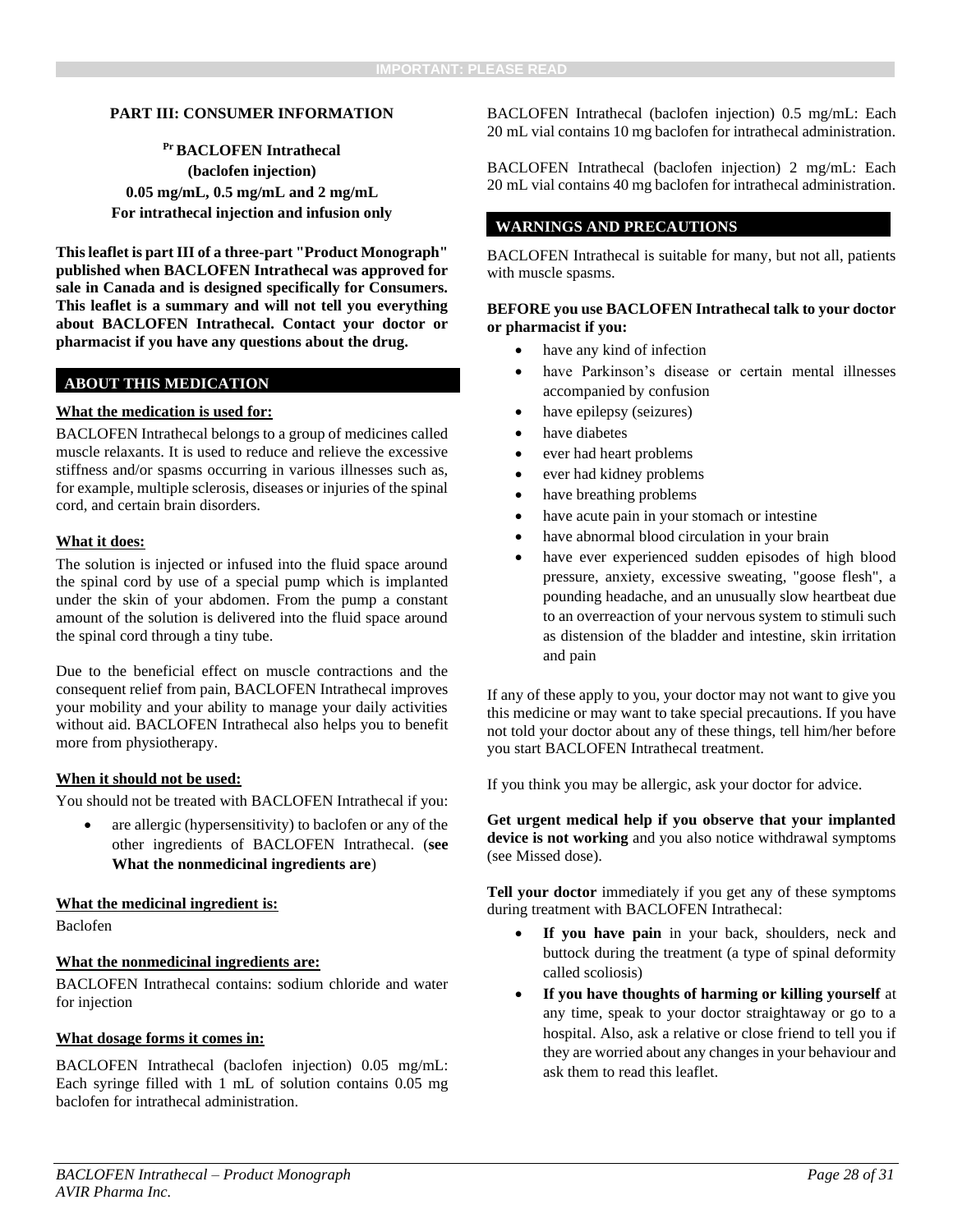#### **Driving and using machines:**

BACLOFEN Intrathecal may make you feel sleepy or dizzy. Be careful when driving a car or using a machine or doing things that need careful attention until you are feeling normal again.

### **INTERACTIONS WITH THIS MEDICATION**

Tell your doctor or pharmacist if you are taking or have recently taken any other medicines, including herbal and non-prescription medicines (over the counter). Some other medicines may interact with BACLOFEN Intrathecal. Your doctor may change the dosage or sometimes stop one of the medicines. This is particularly important for the following medicines:

- other medicines for your spastic condition
- medicines for Parkinson' disease
- medicines for epilepsy
- medicines used to treat mood disorders such as antidepressants and lithium
- medicines for high blood pressure
- other drugs which affect the kidney, e.g. ibuprofen
- opiates for pain relief
- medicines used to help you sleep or calm you down
- medicines which slow down the central nervous system, e.g. anti-histamines and sedatives (some of these can be bought over the counter)

Always tell your doctor or nurse about all the medicines you are taking. This means medicines you have bought yourself as well as medicines on prescription from your doctor.

Be careful if you drink alcoholic beverages during treatment with BACLOFEN Intrathecal as you may feel more sleepy or dizzy than usual.

### **PROPER USE OF THIS MEDICATION**

#### **Usual dose:**

BACLOFEN Intrathecal can only be given by experienced doctors using special medical equipment. You will need to stay in hospital, at least at the beginning of treatment.

Your doctor will inject a small amount of BACLOFEN Intrathecal into your spinal cord to see if it improves your muscle spasms. If it does, then a special pump will be implanted under your skin. The pump will give you a small amount of medicine all the time.

It may take several days to find out the amount of medicine that suits you best, your doctor will keep a close watch on you during this time.

After that, your doctor will still want to see you regularly to check your progress and make sure your pump is working well. IT IS OF UTMOST IMPORTANCE THAT APPOINTMENTS TO REFILL THE PUMP ARE KEPT, OTHERWISE SPASMS MAY RECUR BECAUSE YOU ARE NOT GETTING A HIGH ENOUGH DOSE OF BACLOFEN INTRATHECAL MUSCLE SPASTICITY MAY NOT IMPROVE OR MAY WORSEN AS A RESULT.

If muscle spasticity is not improving or if you start having spasms again, either gradually or suddenly, contact your doctor immediately.

Please consult the pump manufacturer's literature for information regarding proper home care of the pump and the insertion site.

#### **Monitoring during treatment with BACLOFEN Intrathecal**

You will be monitored closely in a fully equipped and staffed environment during the screening phase and dose-titration period immediately following pump implant. You will regularly be assessed for your dosage requirements, for possible side effects or evidence of infection. The functioning of the delivery system will also be checked.

#### **Pregnancy and breast-feeding**

You should tell your doctor if you are pregnant, or planning to become pregnant as BACLOFEN Intrathecal should not be used during pregnancy, or if you are breast-feeding. Ask your doctor or pharmacist for advice before taking any medicine.

Your doctor will discuss with you the potential risk of taking BACLOFEN Intrathecal during pregnancy. Use of BACLOFEN Intrathecal during pregnancy may result in the newborn experiencing withdrawal from the drug including, irritability, high-pitched crying, trembling, increased muscle tone, excessive sucking, disordered sleep, increase in body temperature, uneven discoloured patches on the skin, and convulsions and other symptoms related to sudden stop of treatment sometime after delivery. Your doctor may need to treat your newborn for withdrawal reactions. The doctor will decide if you may receive BACLOFEN Intrathecal in these special situations. Only very small quantities of BACLOFEN pass into the breast milk. Ask your doctor if you want to breast-feed.

#### **Overdose**:

If you think you have taken too much BACLOFEN Intrathecal, contact your healthcare professional, hospital emergency department or regional poison control centre immediately, even if there are no symptoms.

Signs of overdose may appear suddenly or insidiously e.g. by a malfunctioning of the pump. It is very important that you and those caring for you recognize signs of overdosage. If you experience any one or a combination of the following symptoms, tell your doctor without delay as the amount of drug you receive may be too high:

- unusual muscular weakness (too little muscle tone)
- sleepiness
- lightheadedness or dizziness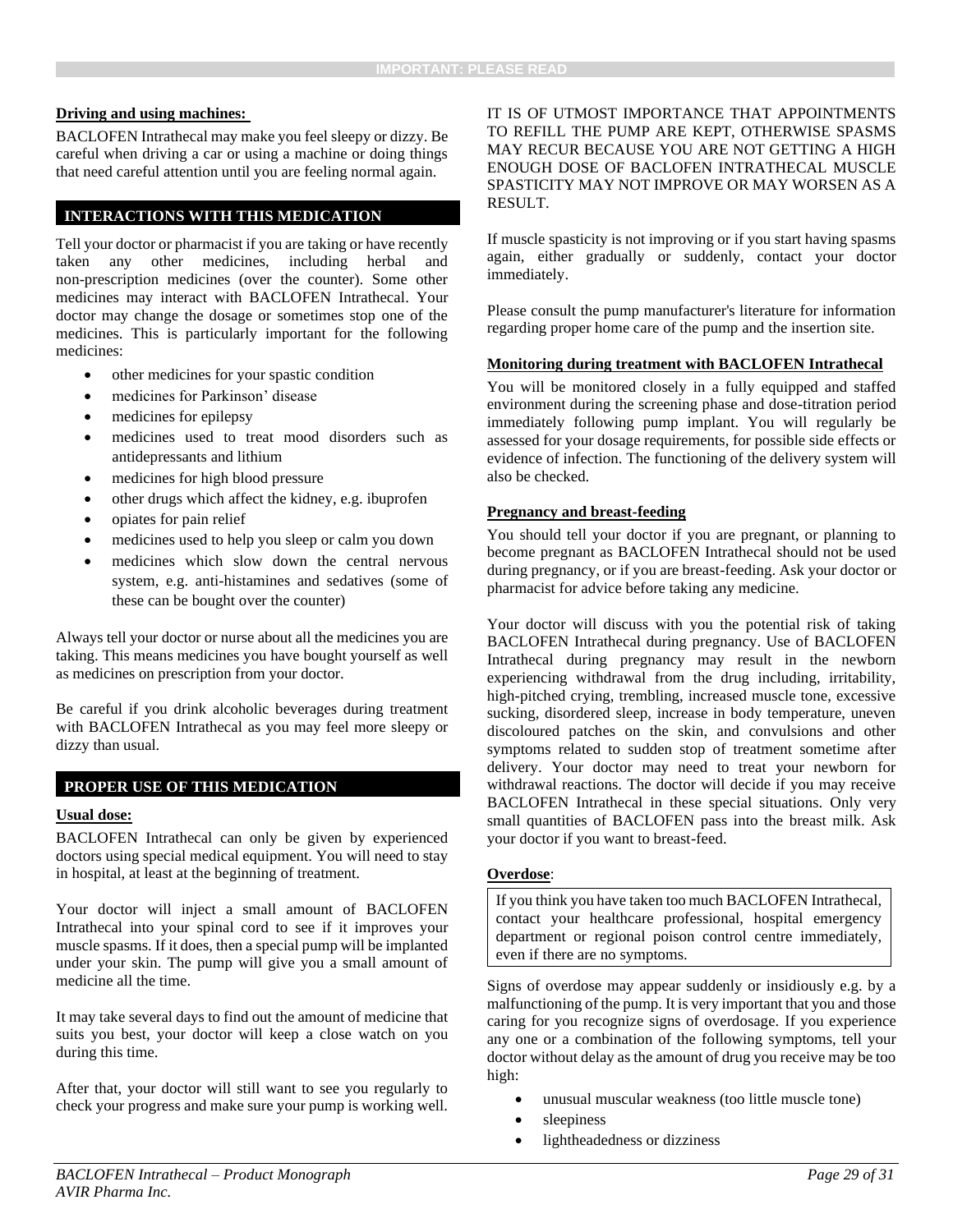- excessive salivation
- nausea or vomiting
- difficulties in breathing, seizures or loss of consciousness
- abnormal low body temperature

#### **Missed Dose:**

Abruptly stopping BACLOFEN Intrathecal can result in serious medical problems and in rare cases has been fatal.

Signs that your pump is not functioning properly or that it is not delivering the right amount of medication include an increase or return in spasticity, itching, low blood pressure, lightheadedness, tingling sensation, high fever, altered mental status, muscle rigidity or new muscle weakness or paralysis, persistent erection of the penis (priapism) and infection (sepsis). It is important to tell your doctor immediately if you experience any of the above symptoms. These signs may be followed by more serious side effects (including death) unless you are treated immediately.

### **SIDE EFFECTS AND WHAT TO DO ABOUT THEM**

As with all medicines, patients treated with BACLOFEN Intrathecal, may experience some side effects, although not everybody gets them. These occur more often at the start of treatment during your hospital stay but they may also occur later and should be checked with your doctor.

*Very common*: Drowsiness, muscle weakness

*Common*: Feeling of anxiety, sedation and weariness (exhaustion), weakness in the legs, stiffness in the muscles, dizziness/light-headedness, headache, sleepiness, feeling sick and/or vomiting, tingling in the hands and feet, insomnia, slurred speech, pneumonia, weakness, chills, fatigue, pain, dry mouth, skin rash and/or itching, swelling of the ankles, feet, or lower legs, puffy face, unusual nervousness or restlessness, confusion/disorientation, constipation, diarrhea, decreased appetite, excessive salivation, fever/shivering, urinary problems, sexual difficulties.

*Uncommon*: Mood or mental changes, paranoia, feeling extreme happiness (euphoria), loss of muscle coordination (ataxia), abnormally low body temperature, memory loss, continuous uncontrollable eye movements, decreased sense of taste, difficulty in swallowing, abdominal pain, hair loss, excessive sweating.

*Unknown frequency*: restlessness (dysphoria), abnormally slow breathing rate (bradypnea), increase in sideways curvature of the spine (scoliosis), inability to achieve or maintain an erection (erectile dysfunction).

Tell your doctor if you notice any other effect. Some side effects could be associated with the delivery system.

#### **SERIOUS SIDE EFFECTS AND WHAT TO DO ABOUT THEM**

| Symptom / effect                                                                                                               | Talk to your<br>healthcare<br>professional |                 | <b>Stop taking</b><br>drug<br>and get |  |
|--------------------------------------------------------------------------------------------------------------------------------|--------------------------------------------|-----------------|---------------------------------------|--|
|                                                                                                                                | Only if<br>severe                          | In all<br>cases | immediate<br>medical help             |  |
| Common                                                                                                                         |                                            |                 |                                       |  |
| <b>Low Blood Pressure:</b><br>Dizziness, fainting,<br>lightheadedness                                                          |                                            |                 |                                       |  |
| <b>Trouble breathing:</b><br>Shortness of breath or<br>unusually slow or troubled<br>breathing                                 |                                            |                 |                                       |  |
| <b>Uncommon</b>                                                                                                                |                                            |                 |                                       |  |
| Unusually slow heartbeat                                                                                                       |                                            |                 |                                       |  |
| <b>Depression</b> : Feeling sad,<br>loss of interest in usual<br>activities, hopelessness,<br>insomnia or sleeping too<br>much |                                            |                 |                                       |  |
| <b>Suicidal Behaviour:</b><br>Thoughts or actions about<br>hurting or killing yourself                                         |                                            |                 |                                       |  |
| <b>Hallucinations:</b> Seeing or<br>hearing things that are not<br>real                                                        |                                            |                 |                                       |  |
| <b>Trouble with vision:</b><br>Blurred vision, double<br>vision                                                                |                                            |                 |                                       |  |
| <b>Unknown</b>                                                                                                                 |                                            |                 |                                       |  |
| Implanted drug delivery<br>device or infusion system<br>malfunction can lead to<br>withdrawal symptoms<br>including death      |                                            |                 |                                       |  |

*This is not a complete list of side effects. For any unexpected effects while taking BACLOFEN Intrathecal contact your doctor or pharmacist.*

### **HOW TO STORE IT**

Store BACLOFEN Intrathecal prefilled syringes/vials between 15-30°C (protect from heat). Do not freeze. Do not heat sterilize.

**Keep all medicines out of the reach and sight of children.**

#### **This medicine is prescribed for your specific medical problem and for your own use only. Do not give to other people.**

Do not use outdated medicines. Discard them safely out of the reach of children or take them to your pharmacist who will dispose of them for you.